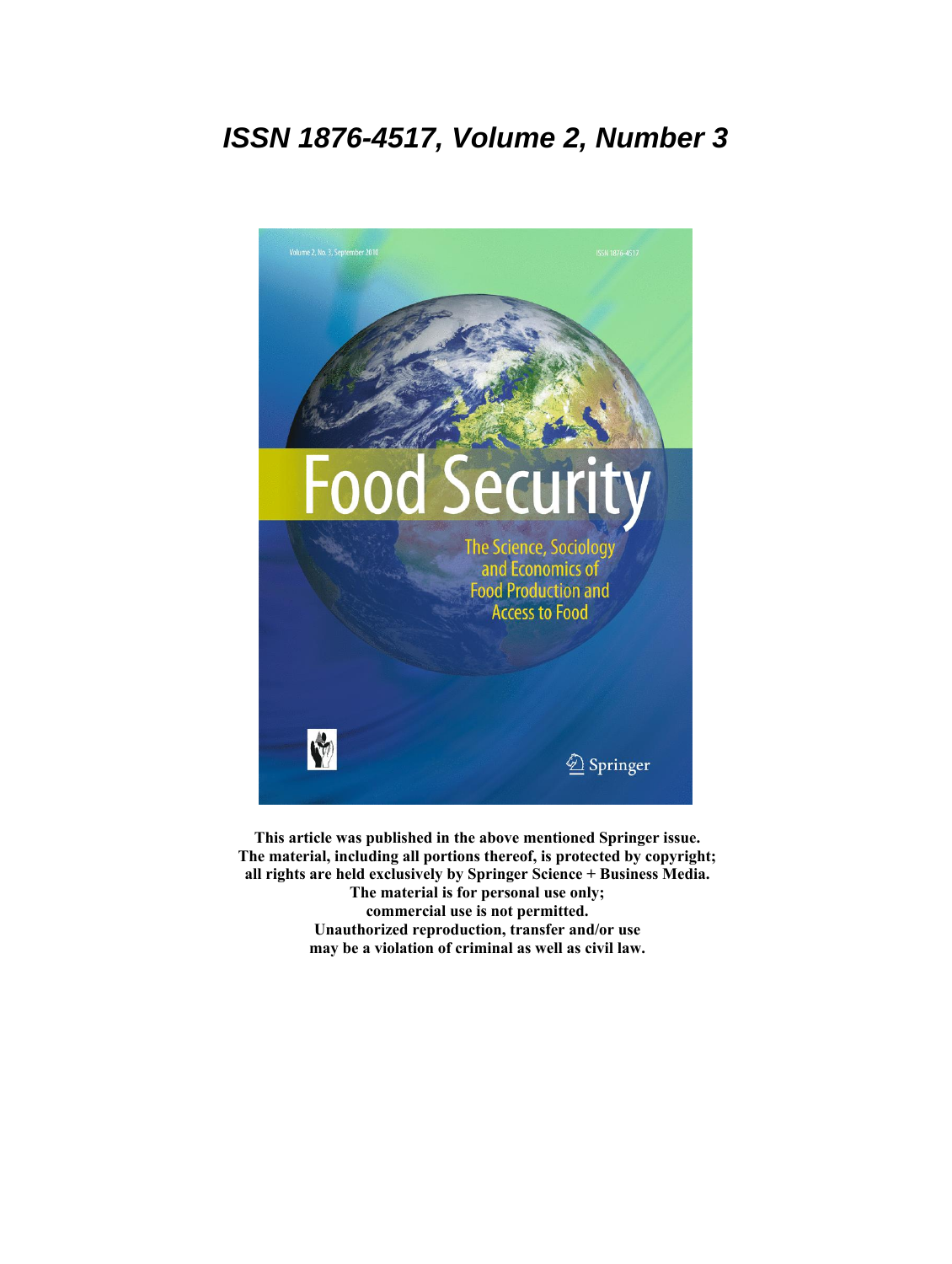Food Sec. (2010) 2:197–214<br>DOI 10.1007/s12571-010-0070-7*Author's personal copy* 

ORIGINAL PAPER

## Evergreen Agriculture: a robust approach to sustainable food security in Africa

Dennis Philip Garrity · Festus K. Akinnifesi · Oluyede C. Ajayi · Sileshi G. Weldesemayat · Jeremias G. Mowo · Antoine Kalinganire · Mahamane Larwanou & Jules Bayala

Received: 1 March 2010 /Accepted: 30 June 2010 / Published online: 28 August 2010 © Springer Science+Business Media B.V. & International Society for Plant Pathology 2010

Abstract Producing more food for a growing population in the coming decades, while at the same time combating poverty and hunger, is a huge challenge facing African agriculture. The risks that come with climate change make this task more daunting. However, hundreds of thousands of rain fed smallholder farmers in Zambia, Malawi, Niger, and Burkina Faso have been shifting to farming systems that are restoring exhausted soils and are increasing food crop yields, household food security, and incomes. This article reviews these experiences, and their broader implications for African food security, as manifestations of Evergreen Agriculture, a fresh approach to achieving food security and environmental resilience. Evergreen Agriculture is defined as the integration of particular tree species into annual food crop systems. The intercropped trees sustain a green cover on the land throughout the year to maintain vegetative soil cover, bolster nutrient supply through nitrogen fixation and nutrient cycling, generate greater quantities of organic matter in soil surface residues, improve soil structure and water infiltration, increase greater direct production of food, fodder, fuel, fiber and

D. P. Garrity  $(\boxtimes) \cdot$  J. G. Mowo World Agroforestry Centre, PO Box 30677-00100, Nairobi, Kenya e-mail: d.garrity@cgiar.org

F. K. Akinnifesi : O. C. Ajayi : S. G. Weldesemayat World Agroforestry Centre, PO Box 30798, Lilongwe, Malawi

A. Kalinganire : J. Bayala World Agroforestry Centre, BP E5118 Bamako, Mali

M. Larwanou African Forest Forum, Nairobi, Kenya

income from products produced by the intercropped trees, enhance carbon storage both above-ground and belowground, and induce more effective conservation of aboveand below-ground biodiversity. Four national cases are reviewed where farmers are observed to be applying these principles on a major scale. The first case involves the experience of Zambia, where conservation farming programmes include the cultivation of food crops within an agroforest of the fertilizer tree Faidherbia albida. The second case is that of the Malawi Agroforestry Food Security Programme, which is integrating fertilizer, fodder, fruit, fuel wood, and timber tree production with food crops on small farms on a national scale. The third case is the dramatic expansion of Faidherbia albida agroforests in millet and sorghum production systems throughout Niger via assisted natural regeneration. The fourth case is the development of a unique type of planting pit technology (zai) along with farmer-managed natural regeneration of trees on a substantial scale in Burkina Faso. Lastly, we examine the current outlook for Evergreen Agriculture to be further adapted and scaled-up across the African continent.

Keywords Agroforestry . Burkina faso . Climate change adaptation and mitigation . Conservation farming . Evergreen Agriculture . Faidherbia albida . Fertilizer trees. Malawi . Niger. Soil carbon . Zambia

#### The challenge for Africa

Despite accelerating globalization, food security in most of the developing world depends upon local food production (Funk and Brown [2009\)](#page-15-0). Most rural households in developing nations are involved in agriculture and most food is produced and consumed locally (Lamb [2000](#page-15-0)). Thus, local agricultural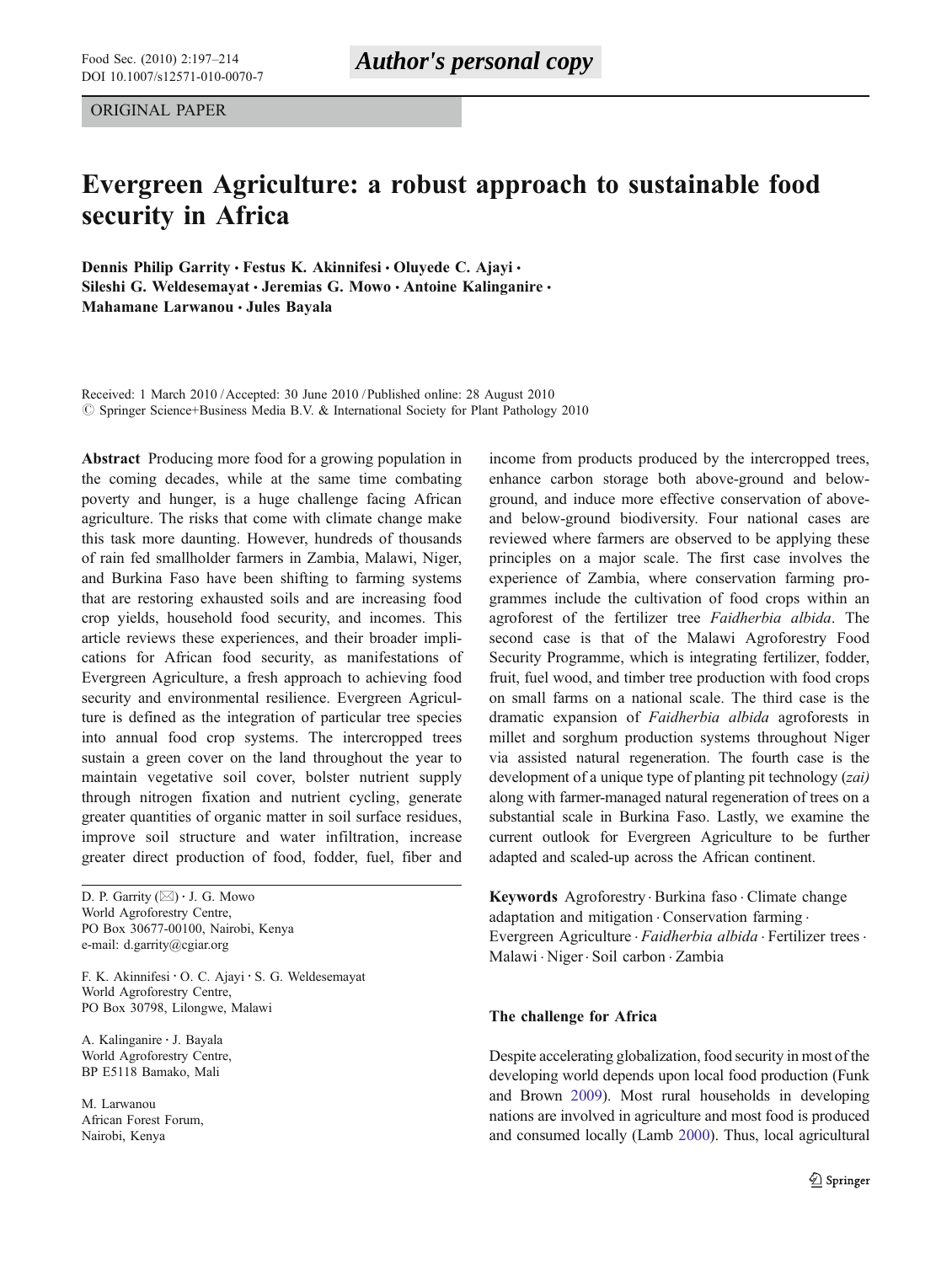production is critical to both food security and economic development among the rural poor, and increasing its productivity remains a central food security issue (Devereux and Maxwell [2001;](#page-15-0) Schmidhuber and Tubiello [2007](#page-16-0)).

For the first time in history, there are more than 1 billion undernourished people in the world—increasing the urgency of tackling food insecurity and improving agriculture. The most severe deprivation is increasingly concentrated in sub-Saharan Africa, which is currently home to three-quarters of the world's ultra poor (income less than US\$0.50 per person per day) and has experienced a significant increase in the number of ultra-poor since 1990 (Ahmed et al. [2007\)](#page-14-0). Some 218 million people in Africa struggle with hunger daily about 30% of the continent's total population. The population of Africa is projected to grow from about 796 million in 2005 to 1.8 billion by 2050 (United Nations [2004](#page-16-0)). Africa experienced considerably faster population growth than any other major geographical area for most of the 1950–2000 period, and the countries with the fastest-growing populations in the next half-century will be mainly in sub-Saharan Africa (United Nations [2004](#page-16-0)). Despite urban migration, the number of rural dwellers will also continue to grow. However, per capita food production in Africa declined by almost 20% between 1970 and 2000 (Abdulai et al. [2004\)](#page-14-0).

Agriculture contributes around 25% of GDP in Africa and provides jobs for 70% of the labour force, as well as a livelihood for more than 65% of the population. Land holdings have consistently shrunk in size due to rapid population growth rates. Eighty percent of the continent's farms now occupy less than 2 hectares. The dominance of smallholder agriculture means that short- and medium-term agricultural growth and poverty reduction prospects will be closely linked with the successful transformation of this sector.

Crop output in Africa has been increasing, but this is largely driven by the expansion of cultivated land rather than productivity gains (Food and Agriculture Organization of the United Nations [2008\)](#page-15-0). Between 1990 and 2006 the area under cultivation increased by more than 10% annually while cereal yields over the same period were largely stagnant. The average yields of grain crops in sub-Saharan Africa have stayed below 1 t/ha since the 1960s, compared with average cereal yields of 2.5 t/ha in South Asia and 4.5 t/ ha in East Asia (Food and Agriculture Organization of the United Nations [2008](#page-15-0)). The uncertainty of obtaining higher crop yields is further worsened by the prevailing erratic weather conditions and future climate change (Jones and Thornton [2003](#page-15-0)). Most farmers are forced to grow the same food crops, year after year, on the same plot of land, without adequate fertilization or soil replenishment measures. Fertilizer use by smallholder farmers has remained at the very low levels of about 8–10 kg of nutrients per hectare. Currently, fertilizer prices are double their levels in 2006, and Africa accounts for less than 1% of global fertilizer consumption.

The use of fertilizers by smallholders to replenish their soils is often not economically feasible, due to high prices and the risk of drought stress. The consequences are land degradation, low yields, persistent poverty and widespread malnutrition (Lal [2009](#page-15-0)).

Producing more food for a growing population in the coming decades, while at the same time combating poverty and hunger, is a huge challenge facing African agriculture. Currently, the future picture is dire. Current projections are that higher temperatures and lower rainfall in parts of Africa, combined with a doubling of the population, will lead to a 43% increase in food insecurity, and will induce a 60% increase in food aid expenditures during the next 2 decades (Funk and Brown [2009\)](#page-15-0). These figures are significant because food aid is an indicator of many related problems, including child malnutrition and a decline in health, productivity and economic growth (Food and Agriculture Organization [2007](#page-15-0)). If the observed 1982–2002 trend continues, the 200 million undernourished sub-Saharan Africans in 2002 will increase to almost 600 million by 2030. The interaction between drought and declining agricultural capacity may be socially explosive, politically dangerous, and costly, with annual aid totals projected to increase by 83% by 2030 (Funk and Brown [2009](#page-15-0)).

At least a doubling of agricultural yields is required over the coming decades (SEI [2005\)](#page-16-0) in economies where a majority of the populations depend on smallholder rain fed farming. Approximately 65% of agricultural land in SSA is subject to degradation (UNEP/ISRIC [1991;](#page-16-0) GEF [2003\)](#page-15-0). Reversing the trend of soil fertility depletion in African farming systems has become a major development policy issue on the continent (Scoones and Toulmin [1999](#page-16-0)). Restoring soil health is often the first entry point for increasing agricultural productivity, because soil nutrient depletion is extreme in most areas where farmers have smallholdings (Sanchez and Swaminathan [2005](#page-16-0)).

The most urgent need is to increase biomass production in the farming system with richer sources of organic nutrients to complement whatever amounts of inorganic fertilizers that a smallholder farmer can afford to apply. The integration of fertilizer trees into food crop agriculture is a promising, but underappreciated, approach to accomplishing this (Garrity, [2004\)](#page-15-0). This portfolio of options is now referred to as Evergreen Agriculture. The major experiences with Evergreen Agriculture and its broader implications for African food security are reviewed in this article.

#### What is Evergreen Agriculture?

Evergreen Agriculture is defined as the integration of trees into annual food crop systems. Depending upon which woody species are used, and how they are managed, their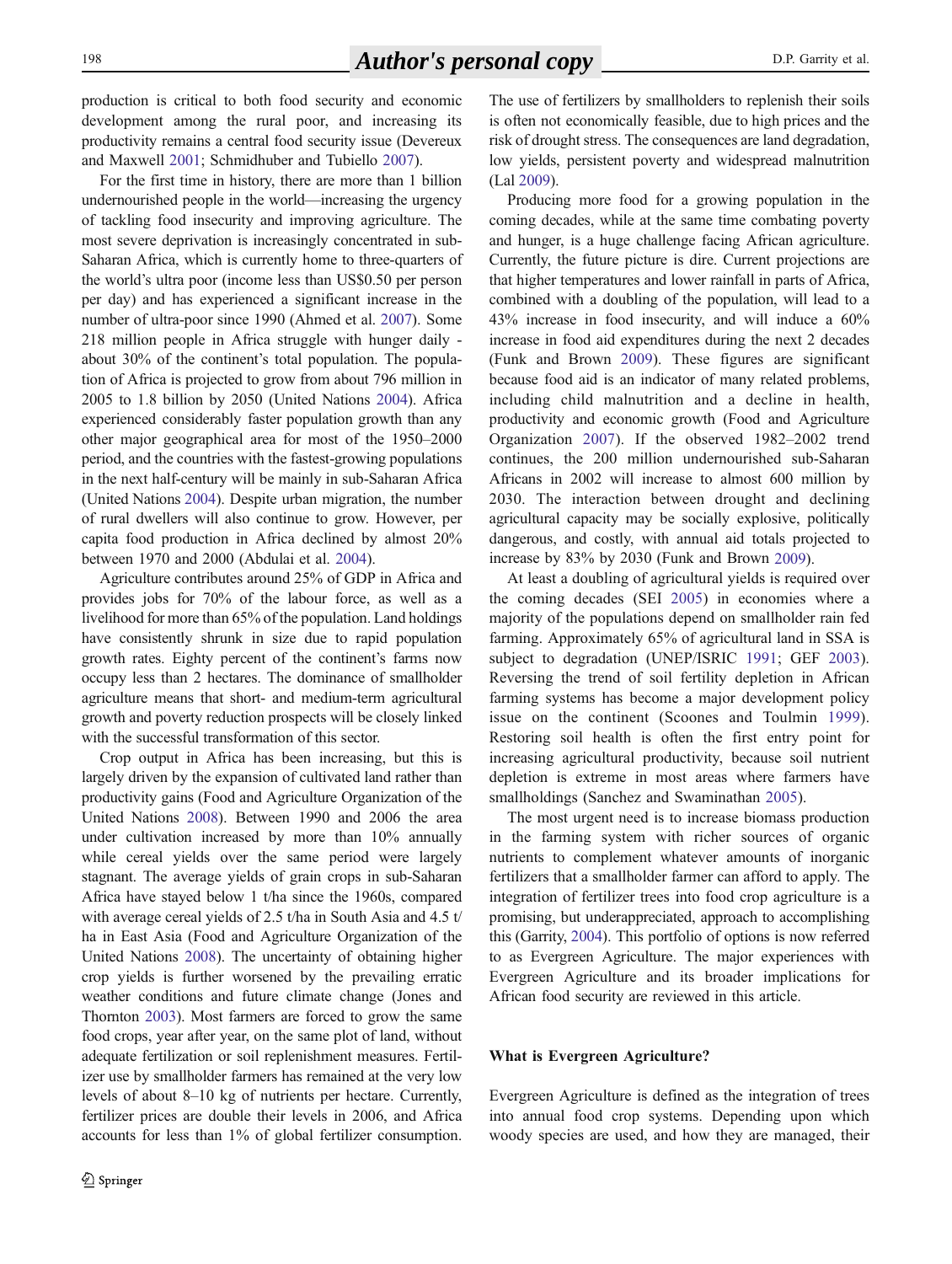incorporation into crop fields and agricultural landscapes may contribute to:

- maintaining vegetative soil cover year-round (Boffa, [1999\)](#page-14-0),
- bolstering nutrient supply through nitrogen fixation and nutrient cycling (Barnes and Fagg, [2003](#page-14-0)),
- enhanced suppression of insect pests and weeds (Sileshi) et al. [2006](#page-16-0)),
- & improved soil structure and water infiltration (Chirwa et al. [2007\)](#page-15-0),
- greater direct production of food, fodder, fuel, fiber and income from products produced by the intercropped trees (Garrity, [2004](#page-15-0)),
- enhanced carbon storage both above-ground and belowground (Makumba et al. [2007](#page-15-0)),
- greater quantities of organic matter in soil surface residues (Akinnifesi et al. [2007\)](#page-14-0),
- more effective conservation of above- and belowground biodiversity (Scherr and McNeeley, [2009\)](#page-16-0).

About half of all agricultural land in the world now has greater than 10% tree cover (Zomer et al. [2009](#page-16-0)). In some regions tree cover on farmlands averages over 30%. In many countries the agroforestry area is steadily increasing.

Evergreen farming systems feature both perennial and annual species (trees and food crops). The overall indicator of their effectiveness is that of building a healthy soil and environment to enhance food crop production and increase household income, while increasing the resilience of the farm enterprise to a variety of risks. They are intended to deliver extended growing seasons, increased productivity, better water utilization efficiency, and drought resilience. The overall benefits expected of an evergreen farming system are increased food crop yields and/or overall profitability, lower costs of production, and healthier soils (Garrity, [2004\)](#page-15-0).

The term Evergreen Agriculture denotes that a green cover is maintained on the land throughout the year. It is one of several types of agroforestry, in this case involving the direct and intimate intercropping of trees within annual crop fields (Arnold and Dewees [1995](#page-14-0)). Thus, it does not encompass agroforestry systems that feature trees maintained on fallow land, trees monocropped on arable land (i.e. farm forests), or combinations of perennial tree species on arable land (e.g. complex agro forests or perennial home gardens (Kumar and Nair, [2006\)](#page-15-0)).

Evergreen Agriculture contributes to integrated soil fertility management (ISFM), which is the application of soil fertility management practices, and the knowledge to adapt these to local conditions, that maximize fertilizer and organic resource use efficiency and crop productivity (Sanginga and Woomer, [2009](#page-16-0)). It is also compatible with

reduced tillage, increased residue retention on the soil surface, and other principles of conservation agriculture in situations where these are feasible and appropriate (see next section). Evergreen Agriculture also broadens the principle of crop rotations to encompass the role of fertilizer trees and/or other cash crop trees to enhance soil fertility more effectively and provide needed biological and income diversity in the farm system (Garrity, [2004](#page-15-0)). In this respect, the types of intercropped trees may include species whose primary purpose is to provide products or benefits other than soil fertility replenishment alone, such as fodder, fruits, timber, and fuel wood. In such cases the trees are expected to provide an overall value greater than that of the annual crop within the area that they occupy per m<sup>2</sup> in the field.

The principles of Evergreen Agriculture have already been widely applied in Africa, where complexity is a common feature of the agricultural systems. The following sections review the experiences in each of four countries where they have been adapted in a diversity of situations by hundreds of thousands of farmers, often building successfully on proven indigenous farming technologies (Table [1\)](#page-4-0).

#### Evergreen Agriculture in Zambia

In Zambia, maize production is the foundation of agriculture and the basis for the country's food supply. However, the average maize yield is only 1.1 t/ha. Sixty-nine percent of Zambian smallholders farm without mineral fertilizers. Seventy-three percent fail to produce enough maize to sell in the market. Between 2002 and 2008, a variety of factors, including low soil fertility, drought, and late planting, led to 33% of the area under maize in Zambia being abandoned before it was harvested.

Since 1996, a coalition of stakeholders from the private sector, government and donor communities has promoted a package of agronomic practices for smallholders in Zambia based on the principles of conservation farming (Haggblade and Tembo [2003\)](#page-15-0). The effort is spearheaded by the Zambian Conservation Farming Unit (CFU) - [\(www.conservation](http://www.conservationagriculture.org) [agriculture.org\)](http://www.conservationagriculture.org). To date, conservation agriculture has been introduced over large areas of the country. The system that is advocated involves:

- & Dry-season land preparation using minimum tillage methods (either ox-drawn rip lines or hand-hoe basins laid out in a precise grid);
- Retention of crop residue from the prior harvest rather than burning it in the field;
- Planting and mineral fertilizer input application in fixed planting stations in successive years;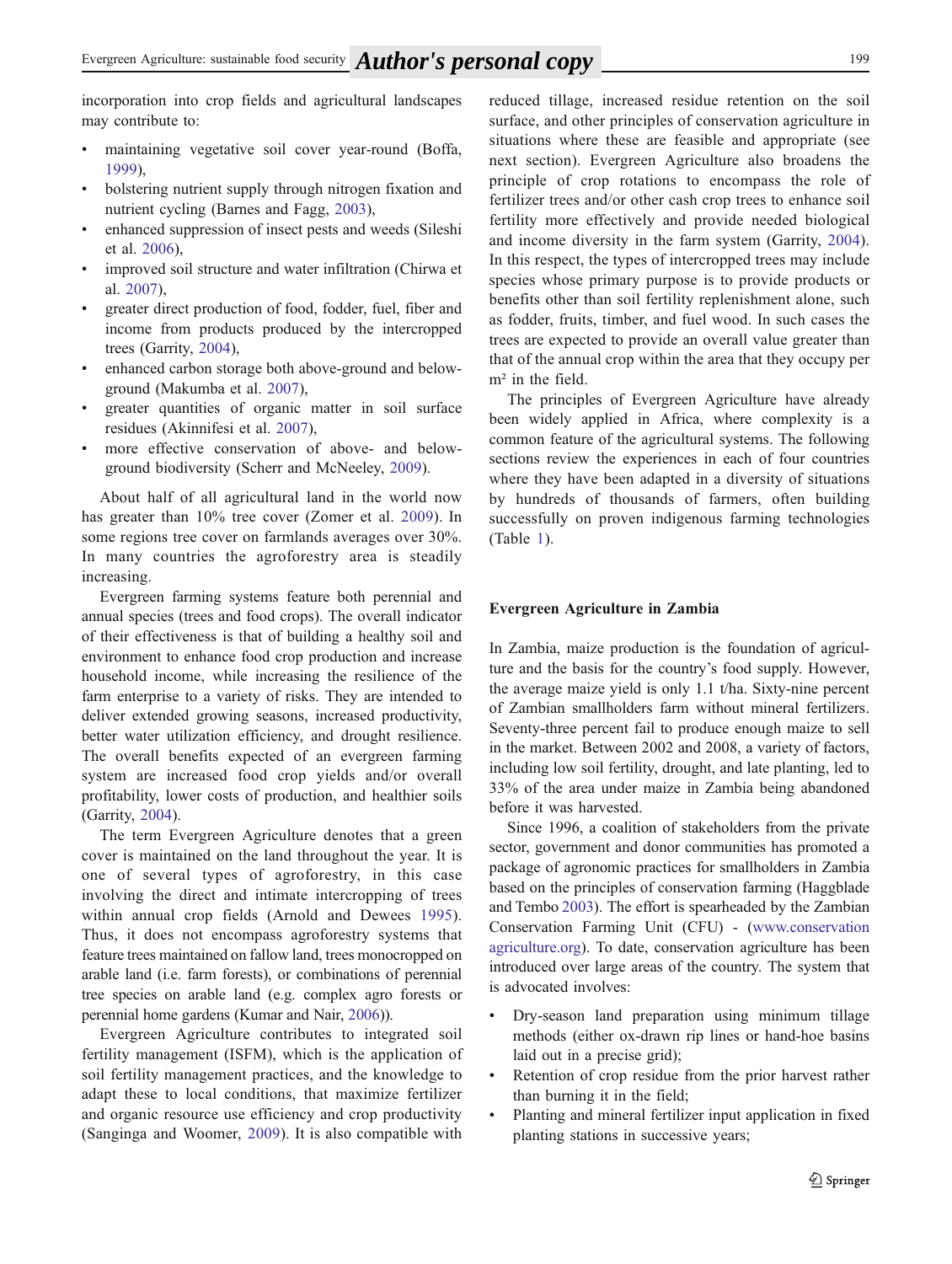| Country                         | Zambia                                                      | Malawi                                                                        | Niger                                                                 | B Faso                                    |
|---------------------------------|-------------------------------------------------------------|-------------------------------------------------------------------------------|-----------------------------------------------------------------------|-------------------------------------------|
| Evergreen Agriculture<br>System | Conservation farming<br>with Faidherbia<br>fertilizer trees | Portfolio of agroforestry<br>species including a range<br>of fertilizer trees | Assisted Natural Regeneration<br>of <i>Faidherbia</i> $+$ other trees | Zai planting<br>pits $+$ ANR <sup>a</sup> |
| Farming system                  | Maize, cotton                                               | Maize                                                                         | Millets, sorghum integrated with<br>livestock                         | Millets, sorghum                          |
| Scaling-up methods              | Extension with lead<br>farmer model                         | Whole-village<br>mobilization                                                 | Community-based resource<br>management institutions                   | Projects & farmer-<br>to-farmer training  |
| Extent of uptake                | $>160,000$ farms                                            | $>120,000$ farms                                                              | $>4.8$ mha                                                            | $>200,000$ ha                             |

<span id="page-4-0"></span>Table 1 Attributes of Evergreen Agriculture in four African countries

<sup>a</sup> Assisted Natural Regeneration

& Crop rotations that include nitrogen-fixing species; and Faidherbia albida trees grown in the crop fields as a permanent canopy to increase soil fertility, planted at a density of 100 trees per hectare, and later thinned gradually down to 25 trees per hectare.

This system enables farmers to plant with the first rains when the crop plants will benefit from the initial nitrogen flush in the soil. By breaking pre-existing plow-pan barriers, the planting basins and rip lines are claimed to improve water infiltration, water retention and plant root development. The precise layout of grids and planting lines enables farmers to place any fertilizer and/or organic material in close proximity to the plants, where they will provide the greatest benefits (Haggblade and Tembo, [2003](#page-15-0)). Aagard [\(2009](#page-14-0)) has estimated that more than 160,000 families have adopted the practices.

Results from a survey of 125 farms in Central and Southern provinces during the 2001/2 cropping season indicated that, on average, hand-hoe CF farmers produced 1.5 tons more maize and 460 kg more cotton per hectare than did farmers practicing conventional ox-plow tillage (Haggblade and Tembo [2003](#page-15-0)). Among maize farmers, 1.1 tons of this increase was estimated to result from the CF technology, 400 kg from early planting and 700 kg from water harvesting and greater precision in input use in the basins. The remaining 400 kg was attributed to higher doses of fertilizer, lime and high-yielding maize seeds. Cotton farmers use standard packages of seed and pesticides. The observed gains in cotton production with CF came from water harvesting and precision and timeliness of the CF system. CF agriculture enables farmers to prepare their land during the dry season, reduce land preparation costs, and plant as soon as the first rains arrive.

One of the main goals attributed to CF is to stimulate biological activity and improve soil structure. To do this, farmers are encouraged to keep the soil covered with organic matter throughout the year. This involves the retention of crop residues: Conventionally, farmers tend to burn them. And it involves the rotation of maize with other crops, particularly cotton and grain legumes, and/or the planting of cover crops such as sun hemp (Crotalaria juncea). The additional benefits of CF—including improved soil structure, gains from nitrogen-fixing crop rotations and reduced field preparation labor—occur gradually. Evidence from similar experiences in other parts of Africa suggests that the effectiveness of conservation farming will also vary across regions and across crops, due to variations in soils and rainfall. Therefore, it will be important to establish long-term monitoring efforts for conservation farming and control plots across a broad range of geographic settings, crops and seasons.

The value of conservation farming to Zambian agriculture is well-recognized by the government, and receives strong policy and extension support by the Ministry of Agriculture. Increasingly, the country's key donors (particularly Norway) have invested in the work of the Conservation Farming Unit, supporting the research effort and strengthening the extension system in order to expand its ability to reach more farmers each year.

Achieving Evergreen Agriculture by integrating fertilizer trees into conservation farming

As the Zambian Conservation Farming Unit (CFU) worked to develop solutions to make conservation farming feasible for smallholders, they encountered a problem that defied conventional solutions. More than two-thirds of their smallholder clientele cannot afford inorganic fertilizers, and have little or no access to manure or other nutrient sources. This fundamentally limited smallholder maize yields, and further depleted their soil fertility each year. To address the problem the Zambian CFU investigated the incorporation of Faidherbia albida trees into maize production systems.

Faidherbia is a nitrogen-fixing acacia species that is indigenous to Africa and is widespread throughout the continent. What makes it unique is its growth habit, known as 'reverse leaf phenology' (Barnes and Fagg [2003](#page-14-0)). Faidherbia goes dormant and sheds its foliage during the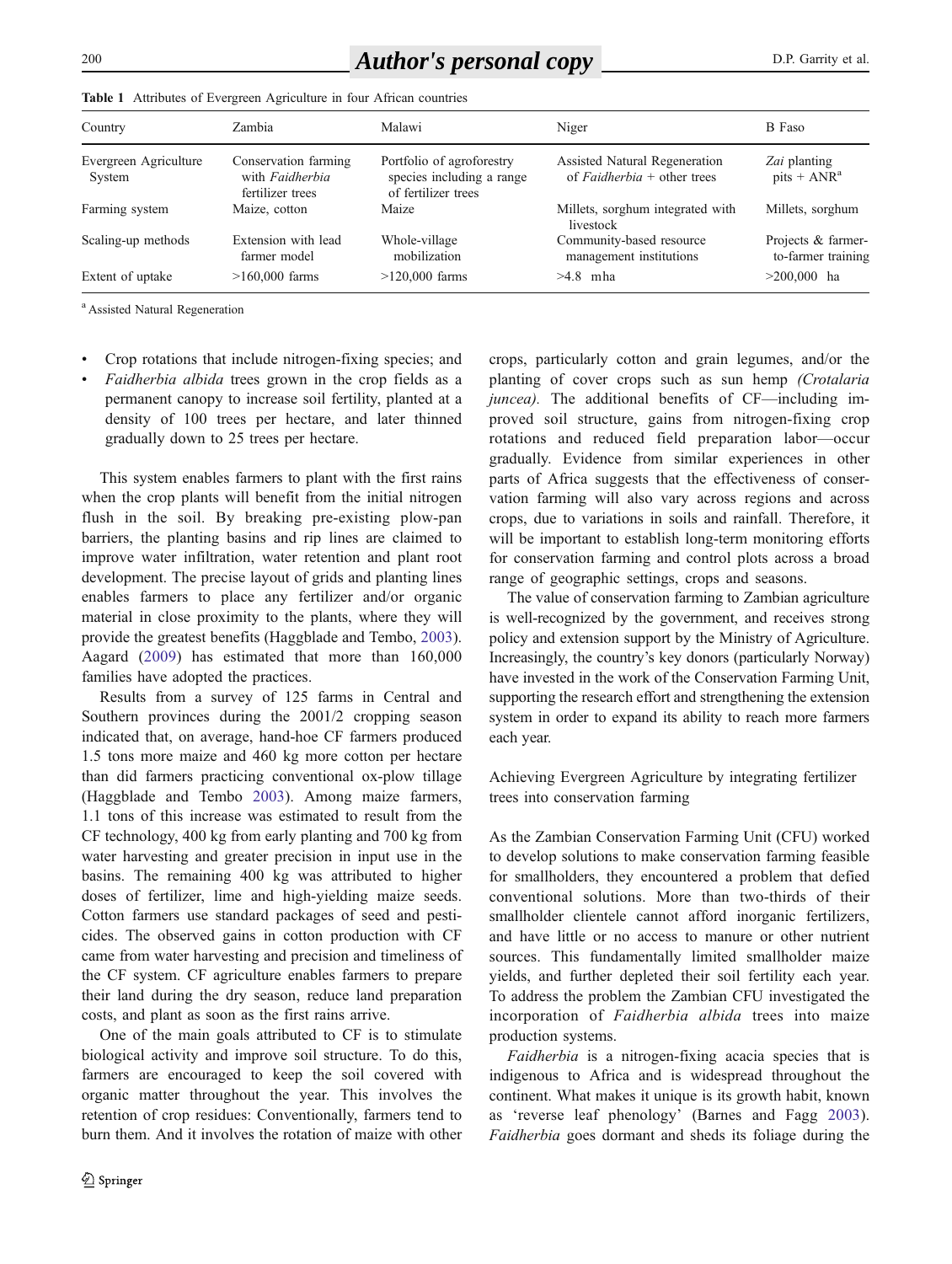early rainy season, at the time when field crops are being established. Its leaves only regrow at the end of the wet season. This unusual phenology makes it highly compatible with food crops, since it does not compete with them significantly for light, nutrients or water during the growing season. On the contrary, annual crops in the vicinity of Faidherbia trees tend to exhibit improved performance and yield (Barnes and Fagg [2003\)](#page-14-0).

Numerous published reports have recorded increases in maize grain yield when grown in association with Faidherbia. These reports range from increases of 6% to more than 200% (Barnes and Fagg [2003\)](#page-14-0), depending on the age and density of trees, agronomic practices used and the weather conditions. Faidherbia's effects tend to be most remarkable in conditions of low soil fertility. In Zambia, results of 15 sets of observations conducted by the CFU in the 2008 growing season found that unfertilized maize yields in the vicinity of Faidherbia trees averaged 4.1 t/ha, compared to 1.3 t/ha nearby but beyond the tree canopy (Aagard [2009](#page-14-0)). Similar results were obtained in the 2009 growing season (Fig. 1). The work also drew on observations in Malawi, where maize yields were increased up to 280% in the zone under the tree canopy compared with the zone outside the tree canopy (Saka et al. [1994](#page-16-0)).

The association between Faidherbia albida and increased crop yields is well documented. Barnes and Fagg [\(2003\)](#page-14-0) noted in their comprehensive monograph on the species that "there has been a huge amount published on the beneficial effect of Faidherbia albida on the soil once it is established". Most of these studies have observed significant increases in yield beneath or near the trees. They observed that the tree is found over a wide range of soils and climates and with varied plant and animal associates, from desert to wet



Fig. 1 Maize may exhibit dramatic productivity increases in association with Faidherbia albida. Note differences in maize growth under the tree versus outside the canopy with the same management practices applied and zero inorganic fertilization. Zambia, 2009. Photo: D Garrity



Fig. 2 Faidherbia fertilizer trees in a maize conservation agricultural production system. National recommendations in Malawi and Zambia are to plant Faidherbia at 100 trees per ha. Trees are 9 years old. Zambia. 2009. Photo: P Aagard

tropical climates. However, it does not tolerate competition from other plant species, and thus does not have invasive tendencies.

The Zambian CFU recommends that Faidherbia seedlings be planted in a grid pattern at 100 trees per ha. Fields with Faidherbia-maize systems managed with such a planting pattern (10  $m \times 10$  m) can accommodate full mechanization. The result is a maize farming system under an agroforest of Faidherbia trees (Fig. 2). The trees may live for 70–100 years, providing inter-generational benefits for a farm family, with a very modest initial investment. As the trees mature, and develop a spreading canopy, they are gradually thinned down to about 25–30 trees per hectare.

There is increasing recognition of the opportunity to exploit the abilities of Faidherbia, and in recent years more concerted efforts have been made to improve and enhance this indigenous African agroforestry system in many parts of the continent (Garrity, [2010](#page-15-0)). Currently, the departments of agriculture in Zambia and in Malawi are encouraging farmers to establish Faidherbia trees in their maize fields, the aim being to increase food production. The Zambian CFU estimates that the tree is now cultivated in conservation farming systems over an area of 300,000 hectares (<http://www.new-ag.info/developments/devItem>; [http://](http://www.agfax.net/radio/detail) [www.agfax.net/radio/detail\)](http://www.agfax.net/radio/detail). The efforts are backed by national policy and supported by the Zambia National Farmers Union (Smith [2009\)](#page-16-0).

Further research is needed to quantify the time stream of benefits on nitrogen fixation and soil fertility of incorporating trees from when they are newly planted. Research is also needed on the genetic variation in Faidherbia albida so that strategies can be implemented to safeguard and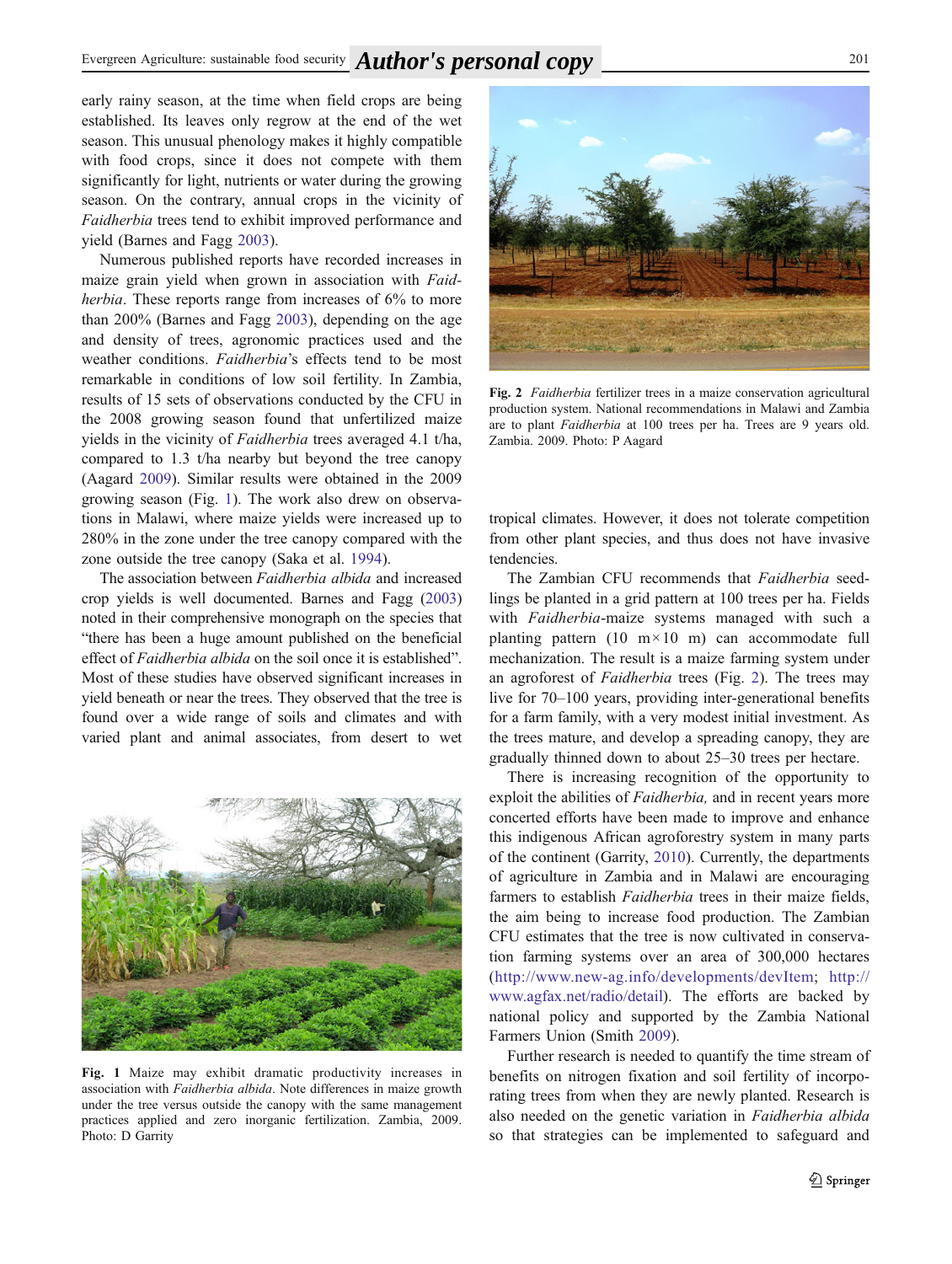utilize the species' genetic diversity, and superior germplasm can be made available to farmers.

Planting Faidherbia requires some patience on the part of the farmer and development-support institutions. It is one of the fastest-growing acacia species, but its initial growth is slow as it develops a deep root system. It therefore takes a few years before the trees begin to provide substantial leaf biomass and fertility benefits. In a survey of 300 farmers with Faidherbia in their maize fields, one-third of the farmers indicated that the trees began to provide significant benefits to their crops in 1 to 3 years. Another 43% related that it took 4 to 6 years before they observed the benefits of planting Faidherbia (Phombeya [1999](#page-15-0)). However, establishing Faidherbia does not preclude planting other nitrogen-fixing trees in the same fields that have a more immediate impact on soil fertility and crop yields (see next section).

The Zambia Agroforestry Project of The World Agroforestry Centre has contributed significantly to the research and development of Evergreen Agriculture practices in Zambia and southern Africa. The maize agroforestry technologies developed include leguminous tree improved fallows. Research on improved fallows began in the late 1980s, and received growing attention in the mid-1990s in Zambia (Mafongoya et al. [2006](#page-15-0)), following the articulation of biological approaches to soil fertility management (Sanchez [1994](#page-16-0)). Investigations on the performance of rotational fallows of Sesbania sesban, Tephrosia vogelii, Tephrosia candida, pigeon peas (Cajanus cajan) and Crotalaria spp. have shown that after a 2–3 year fallow, these shrubs provide 100–250 kg of nitrogen per hectare, enhancing the yields of the maize crops that follow (Kwesiga and Coe [1994](#page-15-0); Mafongoya et al. [2006\)](#page-15-0). Trials across farmers' fields with maize grown after 2 years of Sesbania showed that the yields of unfertilized maize were less than 1 t/ha, while the majority of farmers with improved fallows had yields of more than 4 t/ha (Kwesiga et al. [2003](#page-15-0)). In addition, improved fallows provide abundant fuel energy for rural households. Between 15 and 21 t/ha of fuel wood were harvested after 2- and 3-year fallows of Sesbania, respectively (Kwesiga and Coe [1994\)](#page-15-0).

Research on the intercropping of maize with the coppicing legumes Gliricidia sepium, Leucaena leucocephala, Calliandra calothyrsus, Senna siamea and Flemingia macrophylla has also been on-going for over a decade in eastern Zambia. In contrast to the short-rotation fallows, intercropping with coppicing species increases grain yields continuously for many years after their establishment. The additional organic inputs are derived each year from the foliage re-growth that is cut and applied to the soil. Results of long-term experiments established in the early 1990s show significant improvement in soil fertility and maize yields (Sileshi and Mafongoya [2006\)](#page-16-0).

The disadvantage of the short-term improved fallow systems is that land is taken out of production for 2 out of every 5 years. Nevertheless, they provide greater aggregate crop production and higher returns on investment than the continuous cropping of unfertilized maize, the farmers' de facto practice (Ajayi et al. [2009](#page-14-0)). Over a 5-year cycle, the net profit from unfertilized maize was US\$130/ha compared to US\$\$269 and US\$309/ha for maize grown as an intercrop with Gliricidia or in rotation with Sesbania, respectively. The agroforestry practices had a benefit to cost ratio (BCR) ranging between 2.77 to 3.13 in contrast to 2.65 with subsidized fertilizer applications, 1.77 in fields with non-subsidized fertilizer, and 2.01 in non-fertilized fields (Ajayi et al. [2009\)](#page-14-0).

One way to assess impact is in terms of food security by determining the number of days of additional food that the practices provide to a household. Assuming an average fallow plot area of 0.20 ha, these systems generate between 57 and 114 extra person days of maize consumption per year (Ajayi et al. [2007\)](#page-14-0). An initial investment in terms of higher labour is involved when farmers move from conventional to Evergreen Agriculture models, but once farmers gain experience with them they manage labour use more efficiently (Tripp [2005\)](#page-16-0). Through learning-by-doing, farmers in eastern Zambia have adapted official recommendations and made innovations with improved fallow practices. Such innovations include the use of bare-rooted seedlings instead of bagged seedlings, combinations of more than one fertilizer tree species, and pruning Gliricidia concurrently with weeding. Details of these innovations have been documented by Katanga et al. ([2007\)](#page-15-0).

There is evidence that the integration of fertilizer trees into smallholder maize production in Zambia, alone or in combination with conservation farming practices, has resulted in greater productivity, food security, and family income. These practices are, however, knowledge-intensive as opposed to being cash-intensive. Thus, sustained rural advisory services, through the public sector and private sector, are important to ensuring sustained uptake and expansion over the longer term (Kwesiga et al. [2005;](#page-15-0) Ajayi et al. [2005](#page-14-0); Place et al. [2005](#page-15-0)).

#### Maize agroforestry in Malawi

The Malawi economy is heavily dependent on agriculture, which contributes 35% to the GDP, and, employs 78% of the national labor force (Republic of Malawi [2008\)](#page-16-0). Ninetypercent of national export earnings come from the sector. Almost all maize is grown under rain fed agriculture during the single rainy season from November to April. The crop is subject to rainfall variability that can be particularly damaging when dry spells occur. Decades of intensive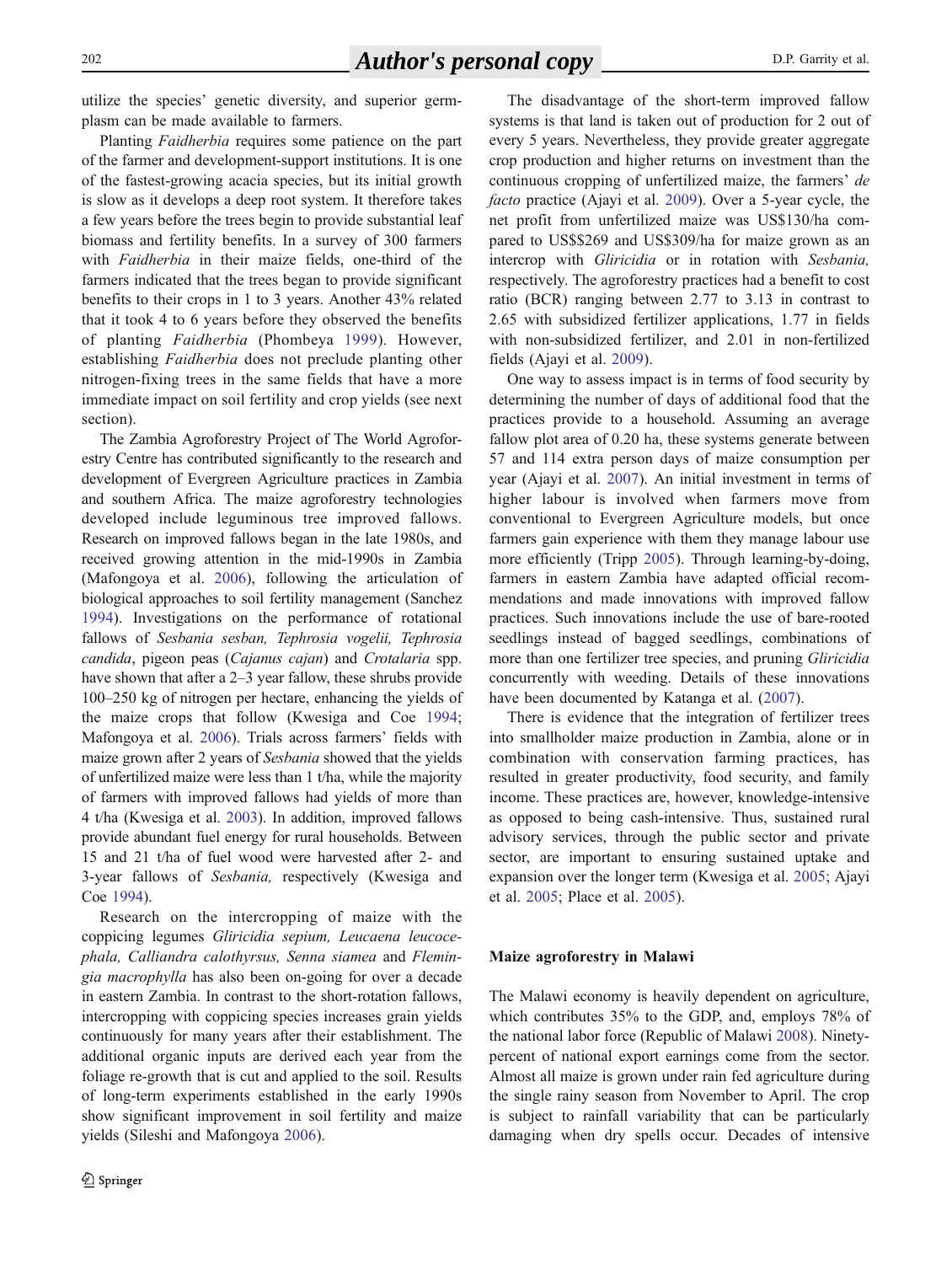cultivation by smallholders, in the absence of significant fertilizer use, have depleted the soils of nutrients, particularly nitrogen (Sanchez [2002;](#page-16-0) Carr [1997\)](#page-14-0). National yields of maize have averaged 1.3 t/ha during the past two decades (Denning et al. [2009;](#page-15-0) Food and Agriculture Organization of the United Nations [2008\)](#page-15-0).

Over half of Malawi's farm households operate below subsistence. Only 20% of maize farmers produce a surplus and sell some of their product, due to low productivity and small farm size. As a result, most households must purchase maize at much higher prices when stocks are exhausted, typically during January to March (Republic of Malawi [2008\)](#page-16-0). During the 2004–2005 maize-growing season, drought had a devastating effect on yields: the national average that year was 0.76 t/ha, 40% below the long-term average. In November 2005, five million Malawians, 38% of the population, needed food aid (Famine Early Warning Systems Network [2007](#page-15-0)). These circumstances underscore the urgent need to improve smallholder maize productivity and make it more resilient to drought stress.

In the face of this crisis, the Government launched a programme to subsidize agricultural inputs, using discretionary budget funds to import fertilizer and procure improved maize seed for distribution to farmers. The cost of the maize subsidy in 2005–2006 was estimated at approximately US\$50 million (Denning et al. [2009\)](#page-15-0). The result was a harvest estimated at 3.44 million tonnes, an alltime national record for Malawi, generating a surplus of about 1.34 million tonnes of maize grain above national requirements.

The key issue now is how to ensure sustained growth in maize production to prepare for the medium-term situation when fertilizer subsidies may have to be scaled back or withdrawn. Agroforestry systems, through the use of nitrogen-fixing trees, are providing options in Malawi that complement and reduce the need for inorganic nitrogen fertilizer. There is a long history of research on suitable fertilizer tree practices in Malawi and in the neighboring countries in Southern Africa (Sileshi et al. [2008](#page-16-0)). Cultivation of crops under Faidherbia albida has been traditionally practiced in Malawi for generations within systems that evolved under smallholder farmers' environmental and socio-economic conditions. Traditionally, some Malawian farmers grew their crops under scattered trees of Faidherbia albida (Rhoades [1995](#page-16-0)).

Formal research on the tree began in Malawi in the 1980s where it was carried out as part of the activities of the Agroforestry Commodity Team under the Government's Department of Agricultural Research and Technical Services (DARTS). Saka et al. ([1994\)](#page-16-0) reported 100–400% yield increases of maize under Faidherbia trees in the Lakeshore plain of Malawi. Several agencies have been promoting its cultivation in Malawi for the last two decades (Akinnifesi et

al. [2008\)](#page-14-0). It is estimated that currently about 500,000 Malawian farmers have Faidherbia trees on their farms (Phombeya [2009](#page-15-0)). The majority of these stands were developed through assisted natural regeneration of seedlings that emerged in farmers' fields (Fig. 3).

Since the early 1990s, the World Agroforestry Centre and its partners in eastern and southern Africa have been developing a range of agroforestry systems that would improve soil quality and significantly boost crop yields, providing high returns on both land and labour. The most popular system in southern Malawi, where landholdings are very small (<0.5 ha), is intercropping maize with nitrogenfixing tree species of Gliricidia sepium, Sesbania sesban, Tephrosia species and pigeon peas. Sesbania sesban, Tephrosia (T. vogelii and T. candida) and pigeon peas are often relay-intercropped with maize (Snapp et al. [1998;](#page-16-0) Akinnifesi et al. [2008](#page-14-0)). In these systems, farmers plant the trees in rows between their crops. Gliricidia is pruned back two or three times a year, and the leafy biomass is incorporated into the soil (Fig. 3). A long-term experiment spanning more than a decade, involving the continuous



Fig. 3 Two promising fertilizer tree systems in Malawi: a) Faidherbia trees intercropped with maize, and b) Gliricidia managed as a coppice shrub in maize fields Photos: D Garrity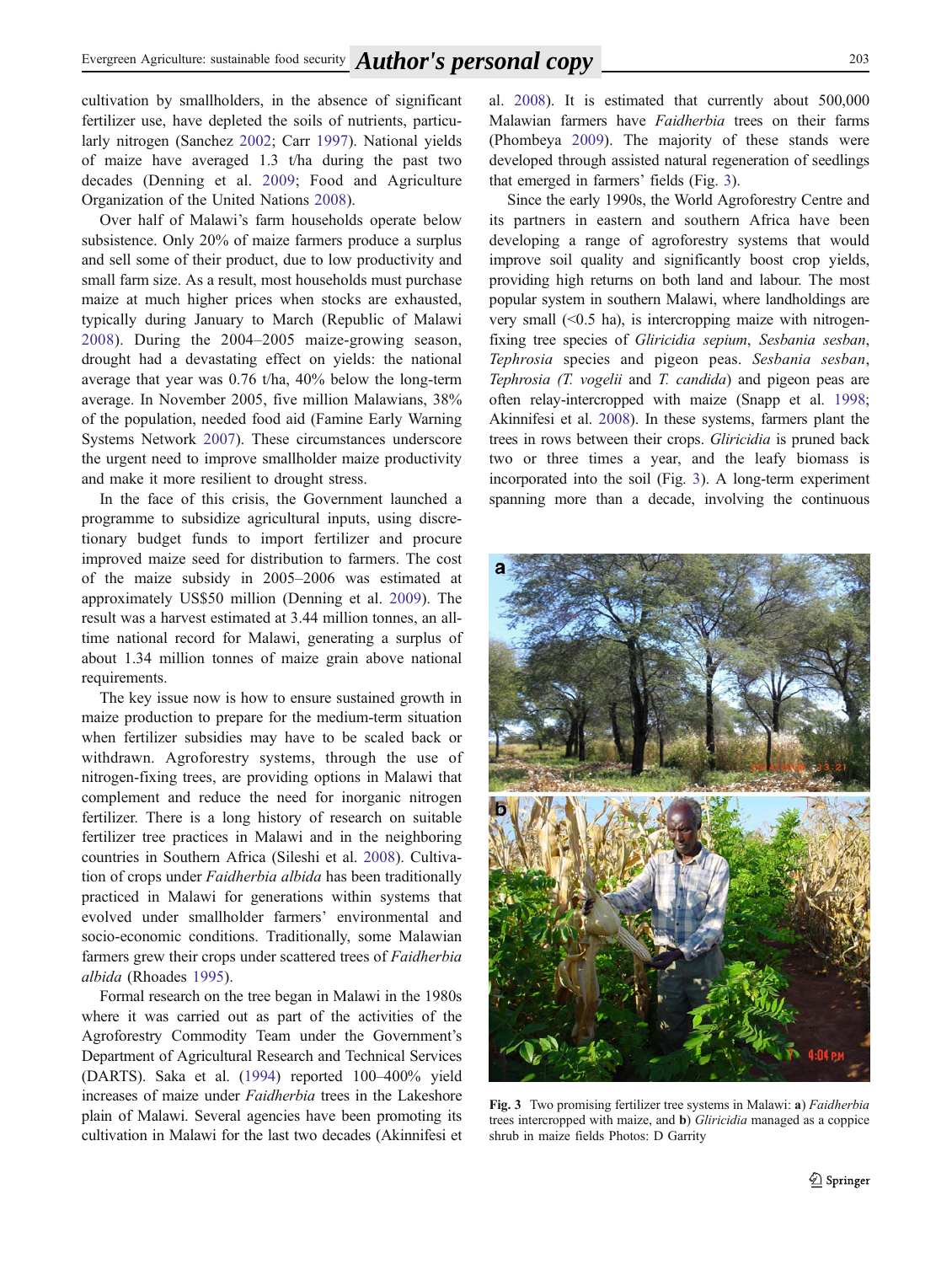cultivation of maize with Gliricidia at Makoka Research Station, Malawi, yielded more than 5 t/ha in good years, and an average of 3.7 t/ha overall, in the absence of mineral fertilizers: that compared with an average of 0.5– 1.0 t/ha in control plots without Gliricidia or mineral fertilizer (Akinnifesi et al. [2007](#page-14-0); Makumba et al. [2006\)](#page-15-0).

Rotational fallows that incorporate nitrogen-fixing trees are also suited to areas where land holdings are somewhat larger (>1 ha). In this case, during the fallow period farmers grow short-lived shrubs such as Sesbania sesban and Tephrosia candida, rather than the long-lived, intercropped trees like Gliricidia. Rotational fallows of Sesbania sesban and Tephrosia candida have been widely tested in farmer participatory research in Malawi. Results from 152 farms show that agroforestry increased the yield of maize by 54– 76% compared to unfertilized sole maize, which is the de facto farmer practice (Akinnifesi et al. [2009\)](#page-14-0). When supplemented with inorganic fertilizer, the yield increase over the control was 73–76% across tree species (Akinnifesi et al. [2009](#page-14-0))..

In addition to increasing soil fertility and crop yields, these agroforestry systems were observed to suppress weeds (Sileshi et al. [2006](#page-16-0)), improve water filtration (Chirwa et al. [2007](#page-15-0)), and increase the amount of soil carbon (Makumba et al. [2007](#page-15-0)). There is evidence that production systems that incorporate Gliricidia, Tephrosia, Faidherbia and other leguminous cover crops assist rural populations to adapt their agriculture to the adverse effects of climate change. Research results and farmer interviews indicated that these systems increased the grain harvest during serious droughts (Akinnifesi et al. [2010;](#page-14-0) Sileshi et al. [2010](#page-16-0)). Farmers obtained at least a modest yield during seasons when farmers not using these practices experienced crop failure.

Malawi launched an Agroforestry Food Security Programme in 2007 based on these results. The programme is managed by the World Agroforestry Centre, the Ministry of Agriculture, the Malawian Farmers' Association (NASFAM), and a number of NGOs. It provides tree seeds, nursery materials, and training for a range of agroforestry species, including fertilizer trees. By mid-2009, over 120,000 farmers had received training and tree materials from the programme. Support from the Government of Ireland has now enabled the programme to expand nationally to 40% of Malawi's districts, involving at least 200,000 families or around 1.3 million of the poorest people.

Malawi's Agroforestry Food Security Programme is also incorporating a diverse range of fruit, timber, fuel wood, and tree cash crops into maize farming systems to enhance enterprise diversity and income generation. It relies on whole-village mobilization, particularly through farmer and women's groups, to accomplish the scale of action targeted. Women and the rural poor are the major beneficiaries. The

poor are often observed to adopt agroforestry systems more rapidly than wealthier households (Ajayi et al., [2005](#page-14-0); Place et al., [2005;](#page-15-0) Pye-Smith [2008\)](#page-15-0).

The Malawi Agroforestry Food Security Programme is assisting the uptake of tree types of nitrogen-fixing tree legumes: short-term species such as Tephrosia candida, Sesbania sesban, and pigeon peas, which are planted and incorporated within 1 year; medium-term solutions such as Gliricidia, which can be continuously pruned for organic fertilizer for 1 to 2 decades; and long-term full canopy trees of Faidherbia albida, which provide benefits for many decades. These species are often combined in the same fields. The optimum combinations are being tailored to the range of variation in agroecological conditions and farm circumstances across the country.

Research to date has indicated that such forms of Evergreen Agriculture may generally increase yields from 1 t/ha to 2–3 t/ha, even if farmers cannot afford commercial nitrogen fertilizers. However, with an application of a quarter-dose of mineral fertilizer, maize yields may surpass 4 t/ha (Akinnifesi et al. [2010;](#page-14-0) Sileshi et al. [2010](#page-16-0)).

A current opportunity is to link fertilizer subsidies directly to agroforestry investments on the farm in order to provide for long-term sustainability in nutrient supply, and to build up soil health as the basis for sustained yields and improved efficiency of fertilizer response. This can be done in the short-term by combining the provision of limited amounts of subsidized fertilizer with the provision of seed and technical advice to establish fertilizer tree systems. Farmers can thus be further encouraged to produce more of the nitrogen required by their crops on farm, increasing and sustaining their maize yields and improving their soils. This would foster a gradual shift of investments from fertilizer subsidies to sustainable on-farm fertility regeneration. Discussions are underway with the Government of Malawi to map out such a 'subsidy to sustainability' pathway.

#### Niger: The case of farmer-managed tree regeneration

The Sahel is the belt of land that stretches across Africa on the southern edge of the Sahara Desert. It is one of the poorest regions in the world, and has long been plagued by droughts. Throughout the Sahel, farmers have for many generations maintained a traditional land-use system known as the agroforestry parklands (Boffa, [1999\)](#page-14-0). It is characterized by the deliberate retention of trees on cultivated land. The trees are an integral part of the agricultural system, providing food, fuel, fodder, medicinals, wood for buildings, cash commodities, as well as contributing to soil fertility, water conservation, and environmental protection. Demographic, economic, environmental and social developments during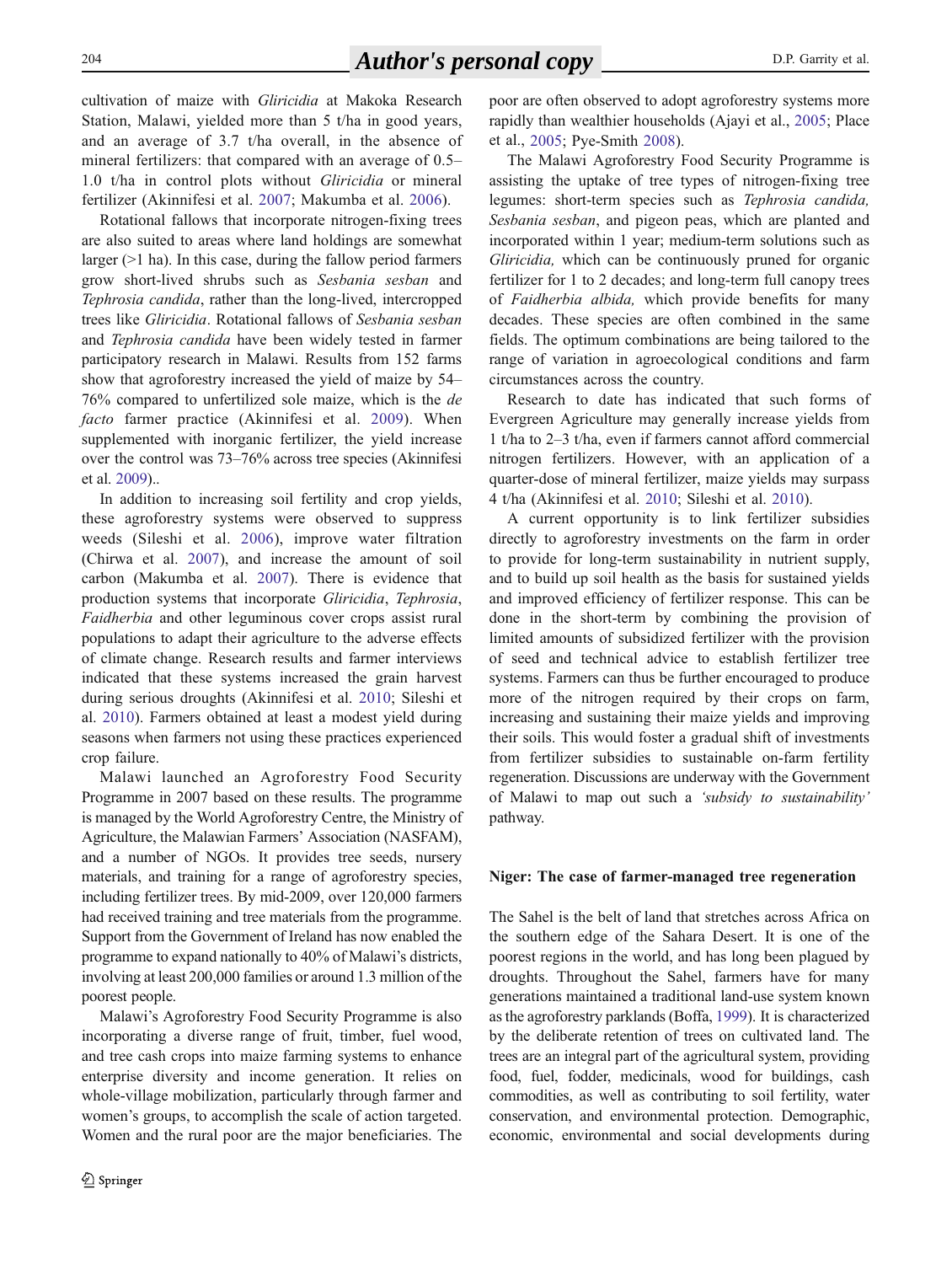the past 40 years have put pressure on traditional land-use systems. Modern Sahelian forest laws, and the ways that they are locally enforced, have discouraged farmers from optimum parkland management and led to the degradation of the parklands to a varying extent across the region (Boffa, [1999\)](#page-14-0). This was particularly the case in Niger.

Nigerien farmers had managed their agricultural parklands and village woodlands to produce a continuous harvest of trees and tree products for centuries (Boffa [1999](#page-14-0)). However, during the 1970s and 1980s they faced massive tree losses from drought and human population pressures, resulting in widespread desertification of the agricultural landscape. Considerable efforts were made to re-establish the vanishing tree cover through conventional reforestation projects. However, these overwhelmingly failed due to the harsh environment and a lack of attention given to the species that farmers preferred, and their reasons for nurturing them on their farms (Tougiani et al. [2009\)](#page-16-0).

Traditionally, farmers had sustained populations of 10–50 trees/ha on their farms, not by planting them, but rather by observing the seedlings of useful species and allowing them to regenerate naturally in their fields. This practice is known as assisted natural regeneration (ANR), or farmer-managed natural regeneration (FMNR). Its success is due to the observation that seeds of useful trees are constantly being distributed by cattle, goats, birds, and wildlife throughout the agricultural environment. Likewise, underneath farmers' cleared fields lay extensive webs of living tree roots and stumps that were continually throwing up new stems. These are an invaluable source of new tree stock.

During the mid-1980s, development projects began to emphasize FMNR as a way to re-establish useful trees in the desertified agroecosystems of southern Niger (Tougiani et al. [2009](#page-16-0)). Farmers would prune the selected stems to promote their growth and the production of food, fuel, or fodder, while removing new, competing stems as needed. Periodically, they would harvest one of the original stems and choose a newly sprouting stem as a replacement, while growing their food crops between the trees. The techniques were flexible, and farmers adapted them to their own situations and objectives. They generated a range of benefits. The trees produced a supply of dry-season fodder for livestock, and they provided firewood, fruit, and medicinal products that farm households could consume or sell. Moreover, Faidherbia albida, one of the most ubiquitous species, enhances fertility by adding nitrogen to the soil (Barnes and Fagg [2003\)](#page-14-0).

The re-greening process in central Niger began when an NGO in the Maradi region initiated a pilot project providing food aid to farmers willing to protect natural regeneration (Tougiani et al. [2009](#page-16-0)). The practices spread through wider support by other projects. Understanding of the processes, and wider awareness, was further enhanced by research collaboration between the University of Niamey and the World Agroforestry Centre. An evolving coalition of local, national, and international actors is now further enabling large-scale diffusion and continued use of these improved practices. Interest in Faidherbia and FMNR was further stimulated in the 1990s when the successful experiences of several pilot projects were shared with government policymakers. This encouraged the government to relax the restrictive forestry regulations (Code forestier) that had severely limited farmer management of their own trees. Farmers were no longer prohibited from cutting down trees on their own farms or fined for pruning their trees. They now had an incentive to farm more intensively with Faidherbia and other trees, which they could also cut for timber and fuel wood sales (Dramé and Berti [2008\)](#page-15-0). As a result, communities dramatically increased their efforts to regenerate and expand the tree populations on their farms. Farmer-managed natural regeneration of Faidherbia and other tree species began to accelerate rapidly. In 2004, the Government of Niger formally recognized this trend by revising the national forestry laws to eliminate the onerous restrictions on the freedom of farmers to manage the trees that they sustained on their own land. This further accelerated the process of FMNR and extensive tree culture on farmland.

Tree densities and tree cover in Niger have increased over time. Analysis of high-resolution images acquired during 2003 to 2008 show that in the Maradi and Zinder Regions of Niger there are now about 4.8 million hectares of Faidherbia-dominated farmlands generated through FMNR (Reij et al. [2009](#page-16-0)). These landscapes harbor populations of Faidherbia of up to 160 trees per hectare (Fig. 4 and [5](#page-10-0)). Many villages now have 10–20 times more trees than 20 years ago. In 2005–06, a team of researchers from Niger examined the impacts of investments in natural resource management and long-term trends in agriculture and the environment (Adam et al. [2006\)](#page-14-0). The highest tree densities were found in areas of high rural population density. Moreover, many of the trees were young and, thus,



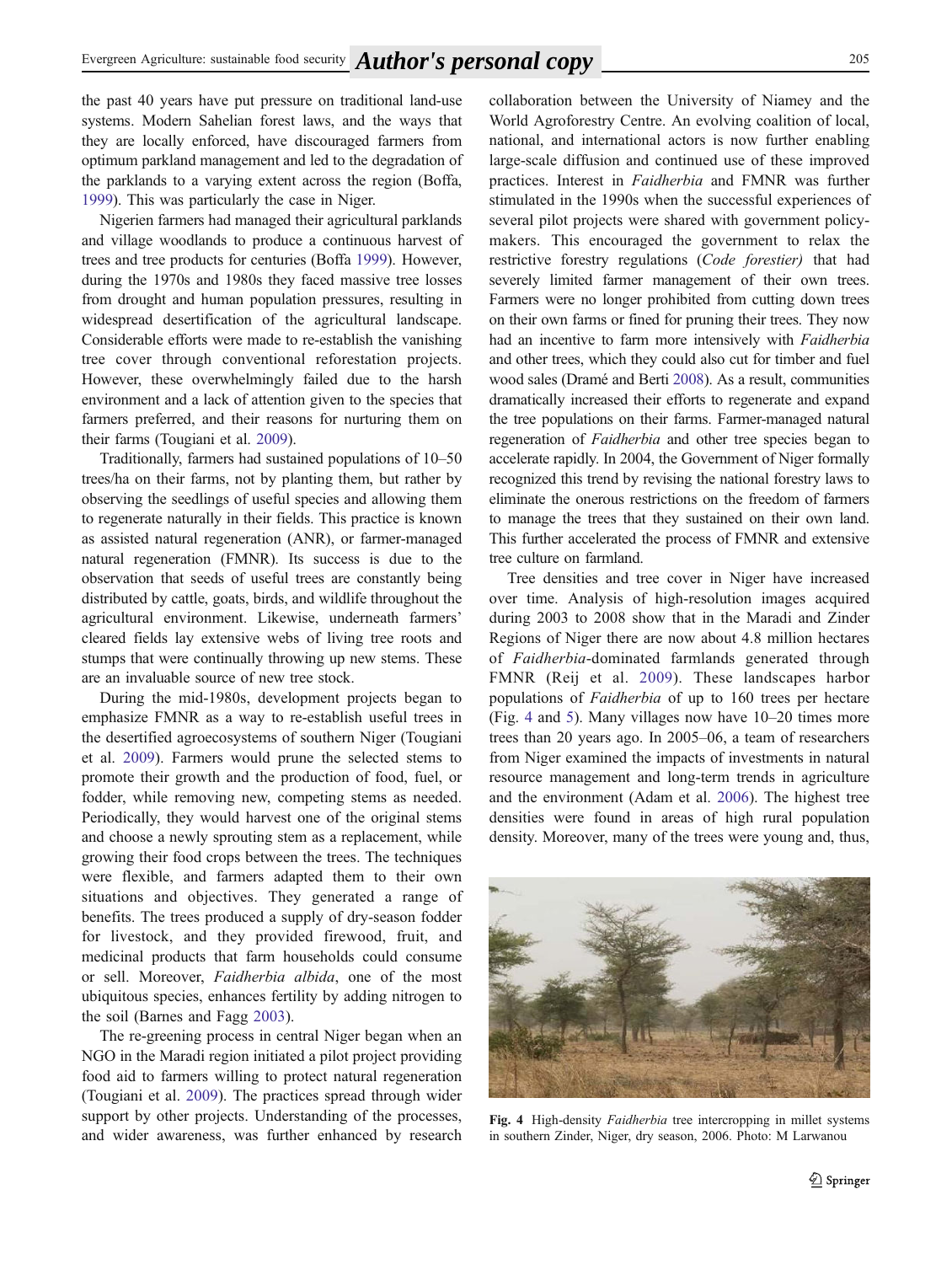<span id="page-10-0"></span>

Fig. 5 Millet production landscapes within *Faidherbia* parklands in Niger: a transformed agricultural system. Dry season after millet harvest. Photo: M Larwanou

still increasing in size and ground cover. Today, the agricultural landscapes of southern Niger have considerably more tree cover than they did 30 years ago (Reij et al. [2009\)](#page-16-0). Vast expanses of savanna devoid of vegetation in the early 1980s are now densely studded by trees, shrubs, and crops (WRI [2008](#page-16-0)).

Reij et al. ([2009\)](#page-16-0) estimated that this transformation has resulted in an average of at least 500,000 additional tonnes of food produced per year. This additional production covers the requirements of 2.5 million people out of a total population of about 15 million in 2009. Despite a neardoubling of the population since 1980, Niger has been able to maintain per capita production of millet and sorghum, which make up more than 90% of the typical villager's diet. Per capita production remained at approximately 285 kg between 1980 and 2006. FMNR has also had an indirect impact on food security through the tree products that farmers harvest and sell in local markets, particularly fuel wood and timber (Dramé and Berti [2008\)](#page-15-0). In recent years, the changed landscape has also been critical in managing crises. Between 2004 and 2006, when much of Niger was facing a food crisis caused by drought compounded by other factors, including the export of cereals to the urban markets of northern Nigeria, villages that had protected and managed natural regeneration were much less affected by the food shortages than villages that had not (Reij et al. [2009](#page-16-0)).

Millet and sorghum production in combination with Faidherbia in these areas is accompanied by non-inversion tillage methods. The majority of Nigerien farmers do not use the plow or the hoe for land preparation on their typically sandy soils. Rather they use a hand tool for loosening the soil and undercutting weeds, that is passed just underneath the soil surface without inverting the soil. Thus, Nigerien agriculture is essentially already integrating agroforestry into a minimum tillage conservation farming system. Niger farmers claim that the trees improve their crop yields, and

also relate that the foliage and pods provide much-needed fodder for their cattle and goats during the long Sahelian dry season. Larwanou et al. [\(2006](#page-15-0)) interviewed about 400 farmers in the Zinder Region individually and in groups about their FMNR practices. According to the farmers interviewed, the trees reduce wind speed and evaporation. In the 1980s, crops had to be replanted three or four times because they were covered by wind-blown sand, but today farmers typically plant only once. Nitrogen-fixing species like Faidherbia albida enhance soil fertility, although farmers do not observe these effects with very young trees.

The most common species regenerating naturally and protected by farmers in Niger include Faidherbia albida (known as gao in Niger), Combretum glutinosum, Guiera senegalensis, Piliostigma reticulatum, and Bauhinia rufescens. Depending on the location of the village, other species can be important, such as Adansonia digitata (baobab) and Prosopis africana. Sahelian women have benefited in that FMNR has greatly improved the supply of fuel wood over the past 20 to 30 years, allowing them to reallocate the time once spent on collecting fuelwood to other activities, including producing and preparing food and caring for children.

No study has systematically quantified the impacts of FMNR, but Larwanou and Adam ([2008\)](#page-15-0) have made a step in this direction. They calculated that if the number of trees has increased by 40 trees/ha (trees of all ages) on a scale of 5 million ha, then FMNR has added about 200 million new trees to Niger's tree stock (Reij et al. [2009\)](#page-16-0). Larwanou and Adam ([2008\)](#page-15-0) assumed that every tree produces an average value of \$1.40 per year in the form of improved soil fertility, fodder, fruit, firewood and other produce. This would mean an additional value of at least \$56/ha/year, and a total annual production value of \$280 million.

Wider research and experience with Faidherbia

Investigations on the properties of Faidherbia began over 60 years ago, when scientists observed that farmers throughout the Sahelian region of Africa were retaining the trees in their sorghum and millet fields (Barnes and Fagg [2003\)](#page-14-0). The species has long been an integral part of Sahelian agriculture, where farmers have nurtured and protected the trees growing in their fields for centuries. The trees are a frequent component of the farming systems of Senegal, Mali, Burkina Faso, Niger, Chad, Sudan, and Ethiopia, and in parts of northern Ghana, northern Nigeria, and northern Cameroon (Boffa [1999](#page-14-0)). There are many reports of dramatic increases in the grain yield of unfertilized millet grown under Faidherbia in West Africa (Barnes and Fagg [2003](#page-14-0)). Increases in yield have also been reported for sorghum grown under Faidherbia in various parts of Ethiopia, other parts of Africa, and in India. Often, millet and sorghum exhibit no further response to artificial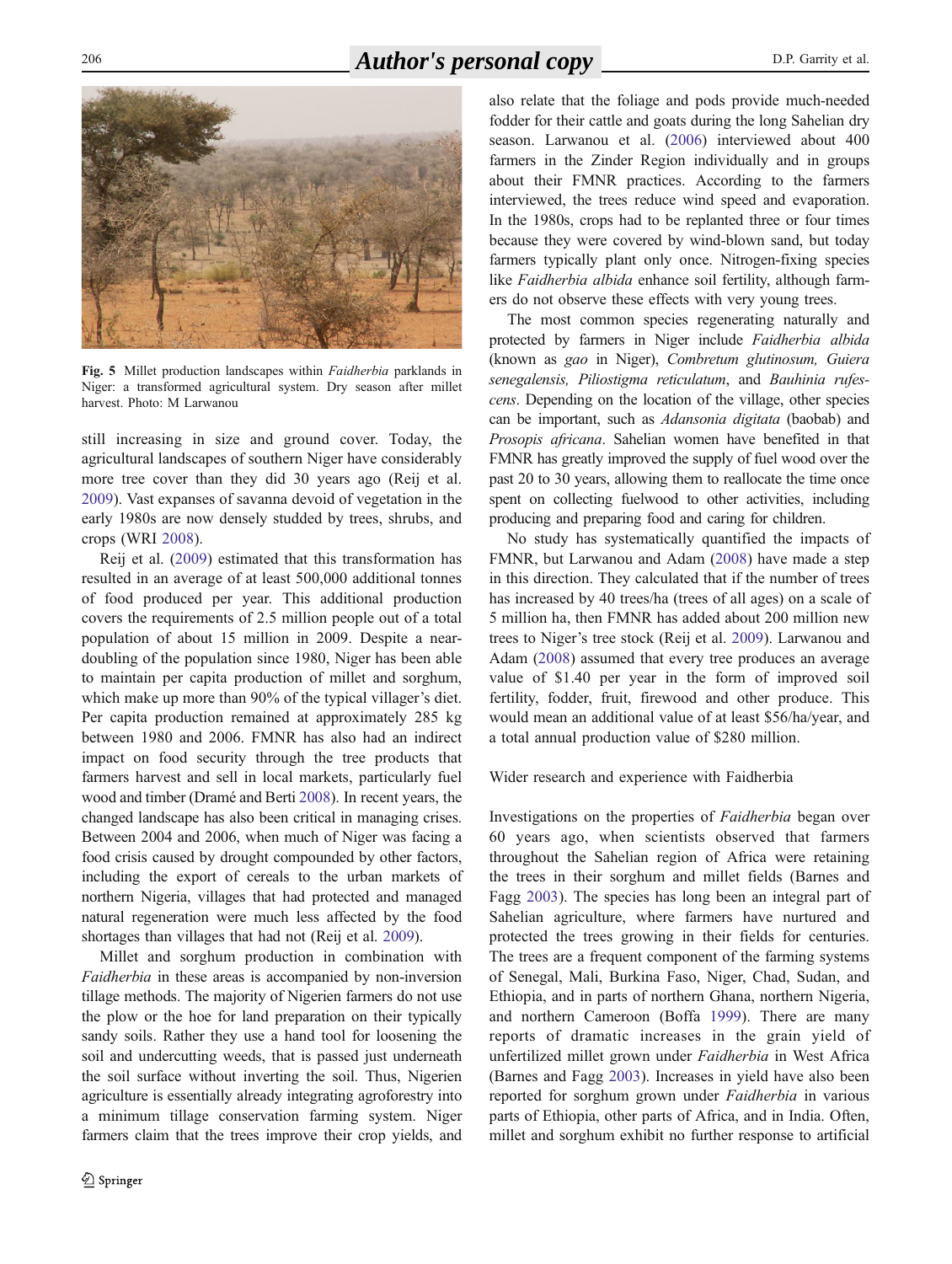fertilizers beyond that provided by the leaf fall (Barnes and Fagg [2003\)](#page-14-0). Other crops that are reported to benefit from association with Faidherbia include groundnuts and cotton. Rhoades [\(1995](#page-16-0)) reviewed several results in Africa and reported yield increases of 37% for groundnut, and 200% for sorghum in the north-central Senegal, and 115% for sorghum in Burkina Faso. Faidherbia has also been cultivated traditionally by farmers in various parts of Ethiopia, where it enhances cereal production up to 2800 meters elevation in Tigray Province (Hadgu [2008](#page-15-0)). There are many questions still to be answered about how to fully exploit the value of this unique agroforestry tree, and how to avoid the use of the species where it might cause unforeseen problems.

Boffa [\(1999](#page-14-0)) reviewed research conducted in various countries on the improvement of soil nutrient content and crop yields under Faidherbia albida canopies, compared with controls in the open. Increases in nitrogen content ranged from 15 to 156%, but significant increases were also found in carbon, phosphorus, exchangeable potassium, calcium, and magnesium. The impact on millet yields ranged from 49 to 153% increases; for sorghum, most yield increases ranged from 36 to 169%. In absolute terms, this means, in most cases, an additional cereal yield of 400– 500 kg/ha or more. This may explain why farmers in parts of the densely populated southern Zinder Region have created such a high-density agroforest of Faidherbia albida.

Encouraged by the experience in Niger, new programmes to promote farmer-managed natural regeneration with Faidherbia and other species have been established in other countries across the Sahel. Recently, these efforts have coalesced into the launch of the African Regreening Initiative, an alliance of organizations that seeks to promote awareness and action to multiply and intensify the dramatic successes achieved in Niger [\(http://www.cis.vu.nl/projects](http://www.cis.vu.nl/projects)). The work is encouraging more optimal tree densities in areas where agroforestry is already practiced, and propagating the trees in areas where parkland farming systems are not present. This is further enhanced by new knowledge of simple, effective propagation techniques for Faidherbia and other species that farmers can use locally (CFU). Farmers in many areas relate that they have been constrained by lack of practical methods to produce their own seedlings of Faidherbia and successfully establish them in their crop fields. This knowledge gap has now been overcome.

#### Burkina Faso: adaptation of conservation farming in an extreme environment

The 1968–73 Sahelian droughts caused an acute human and environmental crisis in Burkina Faso, a Sahelian country adjacent to Niger. The densely populated Yatenga Province on the northern Central Plateau of Burkina Faso was particularly affected. Failure of the agricultural systems prompted massive labor migration and caused social disruption (Monimart [1989\)](#page-15-0). Between 1975 and 1985, some villages lost up to 25% of their population as they migrated south to areas of higher rainfall. In the early 1980s, groundwater levels in the Central Plateau dropped an estimated 0.5–1.0 m per year (Reij [1983\)](#page-16-0). Many wells and boreholes went dry just after the end of the rainy season and had to be deepened.

Average sorghum and millet yields decreased to slightly below 300 kg/ha (Matlon and Spencer [1984;](#page-15-0) Matlon [1990\)](#page-15-0). As a result, the majority of farm households had annual food deficits of 50% or more (Broekhuyse [1983](#page-14-0)). Most land was cultivated continuously on shallow lateritic, crusting soils with very low natural fertility, creating extensive areas of barren, unusable land. As the landscape became denuded and exposed to severe water erosion, the land and the people became increasingly vulnerable to drought.

During the 1980s, farmers began experimenting with traditional techniques to reclaim severely degraded farmland that water could not penetrate. They developed variations of the practice of digging a grid of planting pits (*zaï*) across their fields. The depth and diameter of the pits was increased, and organic matter added to the basins to regenerate an environment where plants could grow. The pits concentrated nutrients in the plant root zone, and retained water for extended periods of time, allowing crops to better survive dry spells. The pits are prepared during the dry season, enabling early planting for increased yields. The use of new and improved planting pits spread rapidly among farmers with the support of NGOs and the extension service. Another practice that became popular with farmers was the construction of contour stone bunds that reduce surface runoff from the fields.

By 2001, well over 100,000 ha of badly degraded land had been rehabilitated by projects and by farmers on the northern part of the Central Plateau alone (Reij and Thiombiano [2003](#page-16-0)). Taking into account what has been achieved in this region since then and on other parts of the Central Plateau, it is now estimated that the total area rehabilitated over the past three decades is somewhere between 200,000 and 300,000 ha (Kaboré and C. Reij [\(2004](#page-15-0)), Botoni and Reij [2009](#page-14-0); Reij et al. [2009\)](#page-16-0). A recent study shows that in villages with a long history of soil and water conservation, 72 to 94% of the cultivated land has been rehabilitated with one or more conservation techniques. In villages with a shorter history, this figure ranges from 9 to 43% (Reij et al. [2009](#page-16-0)).

Cereal production is estimated to have increased by an average of at least 400 kg/ha, a percentage increase of 40% to more than 100% (Reij et al. [2009\)](#page-16-0). This translates into an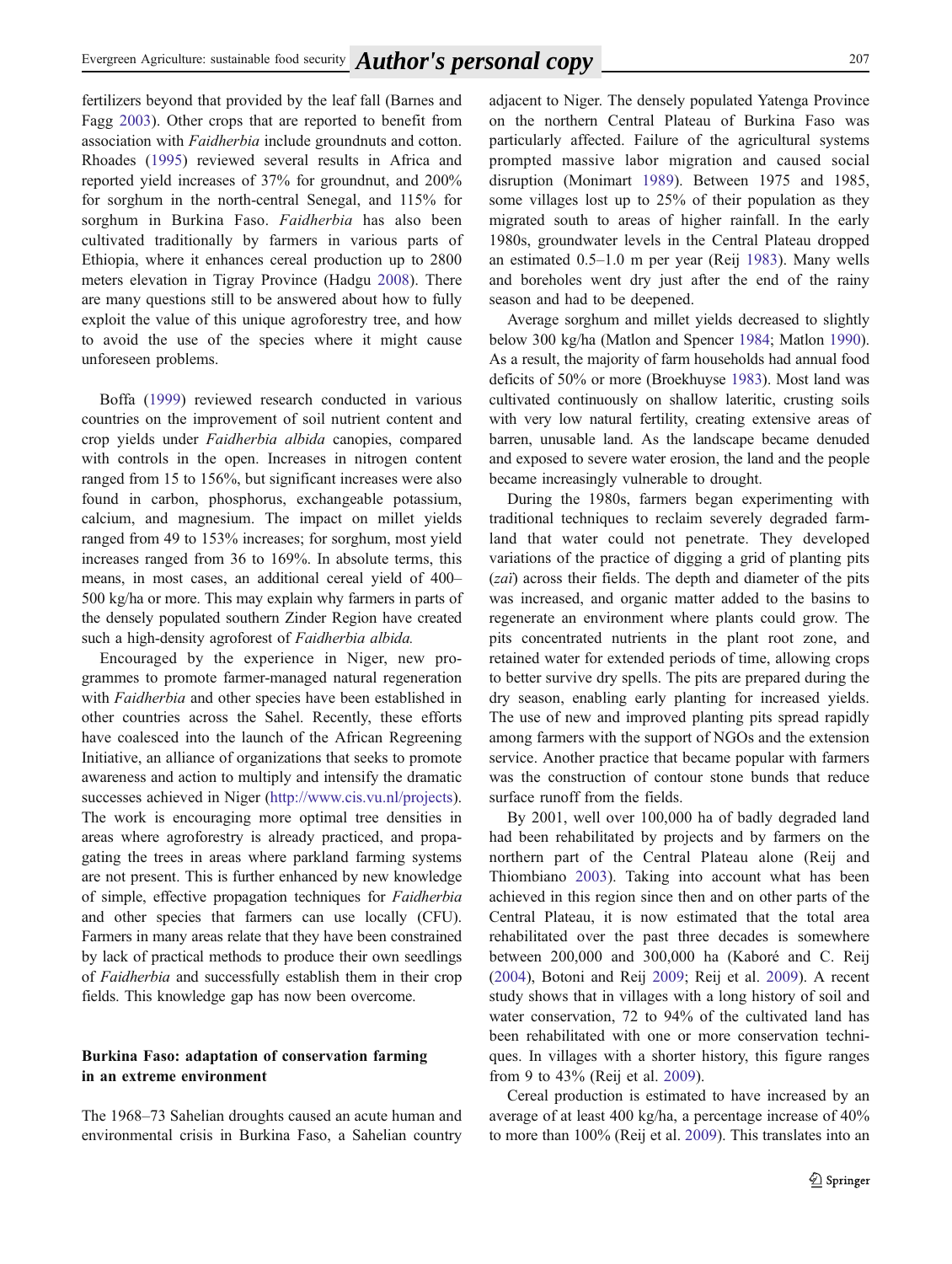annual increase of 80,000 tonnes of grain, enough to provide for 500,000 people. Zaï planting pits alone usually have a greater impact on yields than stone bunds alone, but the greatest returns accrue from using both together. The effect of the practices was synergistic with added manure. With these increases, farm households that suffered from food deficits of 6 months or more in a year during the early 1980s have been able to reduce their deficit periods to 2– 3 months, or to zero in some cases (Reij et al. [2009](#page-16-0)).

The *zai* planting pits have been used to intensify cereal production as well as to produce trees, or to combine cereal and tree production in agroforestry systems. By stimulating tree production in combination with planting pits, biomass production is dramatically increased, for soil amelioration as well as livestock fodder (Reij et al., [2009](#page-16-0)). On the Central Plateau, rehabilitated fields now average 126 trees per hectare, compared with 103 trees per hectare on control plots. The trees on rehabilitated land are larger and represent a wider range of species. These modified traditional agroforestry-, water-, and soil-management practices have transformed barren agricultural landscapes into complex agricultural systems with more vegetation and more varied vegetation (Reij et al. [2009](#page-16-0)).

Some common indigenous tree species, such as Combretum glutinosum and Piliostigma reticulatum, can be managed as coppiced stumps at a density of at least several hundred per hectare, under a management system much like the coppiced trees of Gliricidia that are integrated into maize systems in Malawi (see previous section). If also combined with full-canopy Faidherbia trees, several tonnes of additional biomass can be generated annually per hectare to accelerate soil fertility replenishment, provide additional livestock fodder, and increase yields. These developments have also brought changes in how rural people earn their livelihoods. After the harvest, men once commonly migrated to urban areas for employment, but some indicators suggest that this pattern is changing as more men remain in the villages because they can now earn sufficient incomes from agriculture.

Current research with Burkinabe farmers on these options holds the promise of further increasing ecosystem productivity and land rehabilitation in Burkina Faso. The spread of the *zaï* technique may be accelerated as scientists from Institut de l'Environnement et de Recherches Agricoles (INERA) of Burkina Faso have developed a 'mechanical zaï' that consists of making the pits mechanically with animal-drawn tools. This reduces by more than 90% the amount of time required for making the pits (Barro et al. [2005\)](#page-14-0). Efforts to adapt and expand these Evergreen Agriculture systems to the western and southern areas of Burkina Faso are now accelerating through the African Regreening Initiative, and through projects involving NGOs such as Catholic Relief Services. These are

augmented by the research and capacity-building programmes of the World Agroforestry Centre, the African Conservation Tillage Network, the Food and Agriculture Organization of the United Nations and others. The next stage is anticipated to be a full-scale national programme that will bring together the various efforts into a coordinated campaign throughout the country.

#### The future of Evergreen Agriculture in Africa

The previous sections reviewed significant advances in the application of the principles and practices of Evergreen Agriculture at a major scale in southern and western Africa. The advances in Malawi and Niger are particularly noteworthy as these countries have suffered mass mortality food crises since 2000 (Devereux [2009\)](#page-15-0). In these areas, where smallholder livelihoods are undiversified, and are dominated by subsistence-oriented food crop production, even a moderate decline in harvests can be devastating for household food security (as in Malawi in 2001–2002 and Niger in 2004–2005). Climate change is likely to make this situation worse, with declining and/or more erratic rainfall resulting in lower aggregate production and more unpredictable harvests in much of Africa (Funk and Brown [2009](#page-15-0)).

The farming practices embodying the principles of Evergreen Agriculture are unique to each country, but they exhibit important similarities. Each involves the integration of tree species into food crop farming in ways that increase and sustain grain production, and diversify and increase household income. The trees sustain a green cover on the land resulting in higher biomass production that contributes to enhanced soil fertility and increased fodder production. And they have enabled practical ways of reducing soil tillage to improve rainwater-use efficiency, increase soilcarbon accumulation, and improve soil health. In each national case there is evidence that the practices increased household and national food security, and that they have reached a level of adoption that may be sustainable in the long term with adequate farm advisory support. Further, there is evidence in all four cases that governments are deepening their support for the expansion of these Evergreen Agriculture systems throughout their territories.

The experiences of Zambia, Malawi, Niger, and Burkina Faso indicate that the principles of Evergreen Agriculture may be applicable to a much broader range of food crop systems in Africa, if accompanied by adequate research and farmer engagement. Although these countries may be the most advanced large-scale examples of Evergreen Agriculture on the continent, there are also successful examples in many other countries, although many of these are at a more localized scale.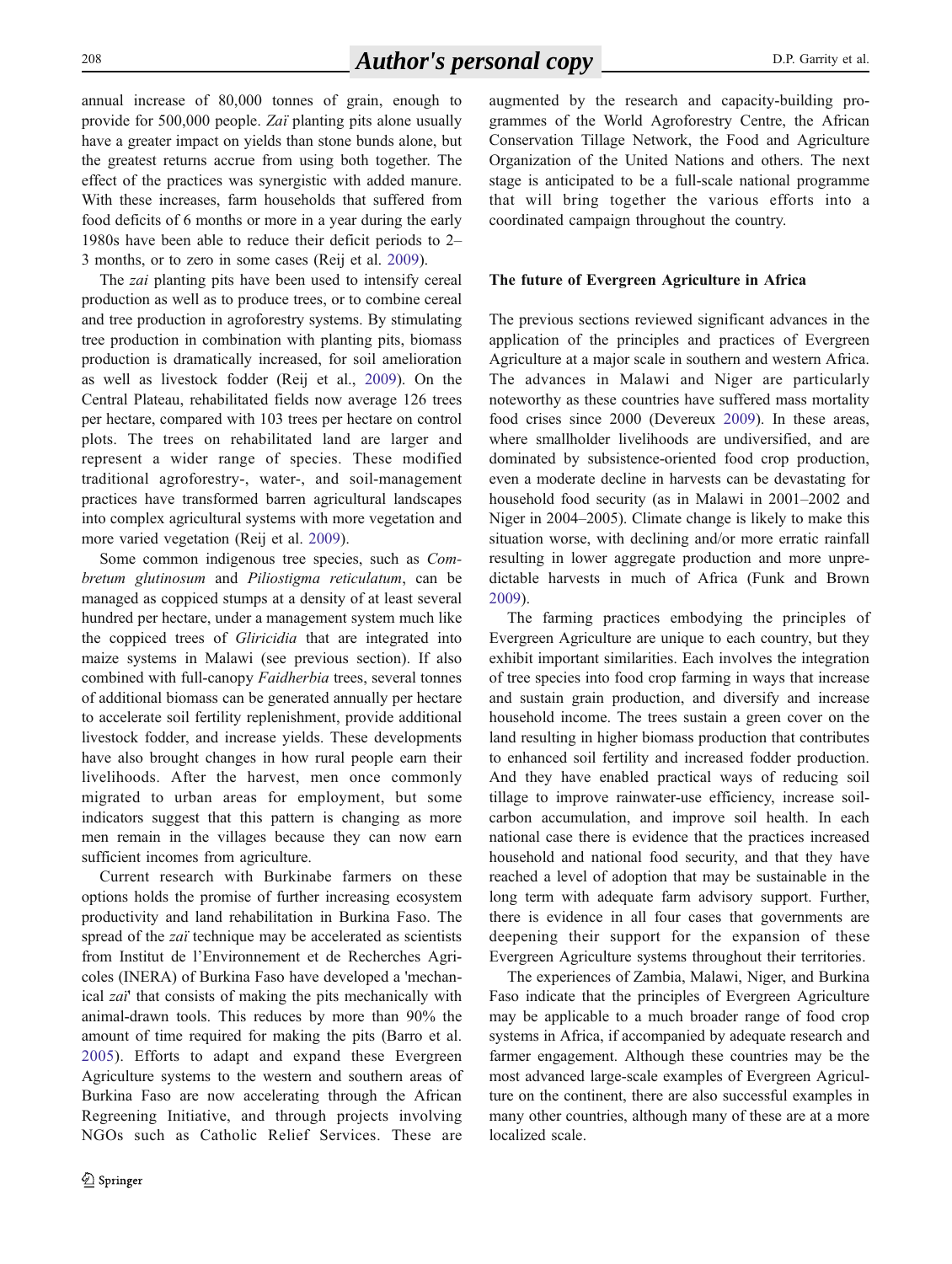The success of Evergreen Agriculture has prompted vigorous political action at the continental level. In April 2009, at a meeting organized by the African Union in Addis Ababa, the Ministers of Agriculture, Land and Livestock from across the continent published a declaration that committed them to ramping up efforts to increase the number of farmers practicing agroforestry-based conservation agriculture, and they called for increased international support for these efforts. Subsequently, the African Ministers of Environment also endorsed this recommendation during their meeting in Nairobi in May, 2009.

The Comprehensive African Agricultural Development Programme (CAADP) is now recognized as the mechanism for coordinating international and national efforts to spur agricultural growth in Africa. The African Union's New Partnership for Africa's Development (NEPAD) is charged with the development and implementation of a nested set of action plans under CAADP. NEPAD is now finalizing a CAADP Framework for Climate Change and Agriculture to coordinate programmes to link productivity increases with investments, to adapt African agriculture to climate change, and to contribute to the mitigation of carbon emissions. NEPAD has called for a continental effort on Evergreen Agriculture as a flagship programme to address these challenges.

A broad alliance is emerging of governments, international donors, research institutions, and international and local development partners, in order to expand Evergreen Agriculture throughout Africa. The World Agroforestry Centre, the African Conservation Tillage Network, the Zambian Conservation Farming Unit, and  $\text{CILSS}^1$  have been asked by NEPAD to work closely with other research and development partners, and a growing consortium of supportive donors to develop the evidence base and the capacity on the ground to ensure that this vision becomes a reality. The regional economic commissions of COMESA<sup>2</sup>,  $ECOWAS<sup>3</sup>$ , and the  $EAC<sup>4</sup>$  have been encouraged to actively engage in using their influence to further accelerate this process. For example, COMESA will be investing over \$50 million in agroforestry-based conservation farming during the next 5 years, with support from the Government of Norway.

Tanzania and Kenya have recently developed national strategies and work plans to support the expansion of Evergreen Agriculture, drawing on the expertise of the African Conservation Tillage Network, FAO and the World Agroforestry Centre. National alliances are now also being

created in Ethiopia, Rwanda, Ghana, Mali, and a number of other countries to develop their own Evergreen Agriculture programmes, building on the experience of Malawi, Zambia, Niger, and Burkina Faso. And the African Regreening Initiative is spearheading the expansion of assisted natural regeneration in the Sahelian zone. The donor community is mobilizing to support these efforts on a much greater and more coordinated scale under the CAADP Framework for Climate Change and Agriculture.

Evergreen Agriculture and climate change

As Lal ([2010\)](#page-15-0) has pointed out, addressing the issue of foodinsecurity and global warming through the sequestration of carbon in soils and the biota, along with payments to resource-poor farmers for the ecosystem services rendered, would be a timely win-win strategy. Conventional conservation farming systems tend to sequester a maximum of 0.2–0.4 t C  $ha^{-1}yr^{-1}$ . Evergreen Agriculture systems accumulate carbon both above and below-ground in the range of 2–4 t C ha<sup>-1</sup>yr<sup>-1</sup>, roughly an order of magnitude higher than with conservation farming alone. This is particularly true for systems incorporating fertilizer trees such as Faidherbia or Gliricidia (Makumba et al. [2007;](#page-15-0) Kaonga and Bayliss-Smith [2008\)](#page-15-0). Consequently, there is considerable interest in the creation of bio-carbon investment funds in Africa to channel carbon offset payments from developed countries to stimulate more carbon sequestration in African food crop systems while simultaneously enhancing the livelihoods of smallholders and the environment. These investments will encourage development pathways resulting in higher carbon stocks at a whole landscape scale (Garrity and Verchot [2008\)](#page-15-0).

Most forest conversion to agricultural land in Africa is due to clearing by subsistence farmers. A sustained elevation in smallholder crop productivity through the expansion of Evergreen Agriculture can result in significant co-benefits by providing a basis for reducing the overall rate of deforestation on the continent. The new bio-carbon investment funds, if focused on Evergreen Agriculture, could provide new resources to expand farmers' capacity to contribute to the reduction of global carbon emissions while growing more food and providing other sustainable development benefits. Such investments will assist smallholder food crop agriculture to become more resilient to adverse climate change by reducing yield losses due to drought (Syampungani et al. [2010](#page-16-0); Neufeldt et al. [2009;](#page-15-0) Garrity and Verchot, [2008;](#page-15-0) Kandji et al. [2006\)](#page-15-0).

#### Conclusion

Today, Africa is critically threatened by food insecurity, land <sup>4</sup> The East African Community degradation, and climate change. Smallholder farmers need

<sup>1</sup> Comité Inter-Etate pour la Lutte contre la Sécheresse au Sahel

<sup>2</sup> Common Market for Eastern & Southern Africa

<sup>&</sup>lt;sup>3</sup> The Economic Community Of West African States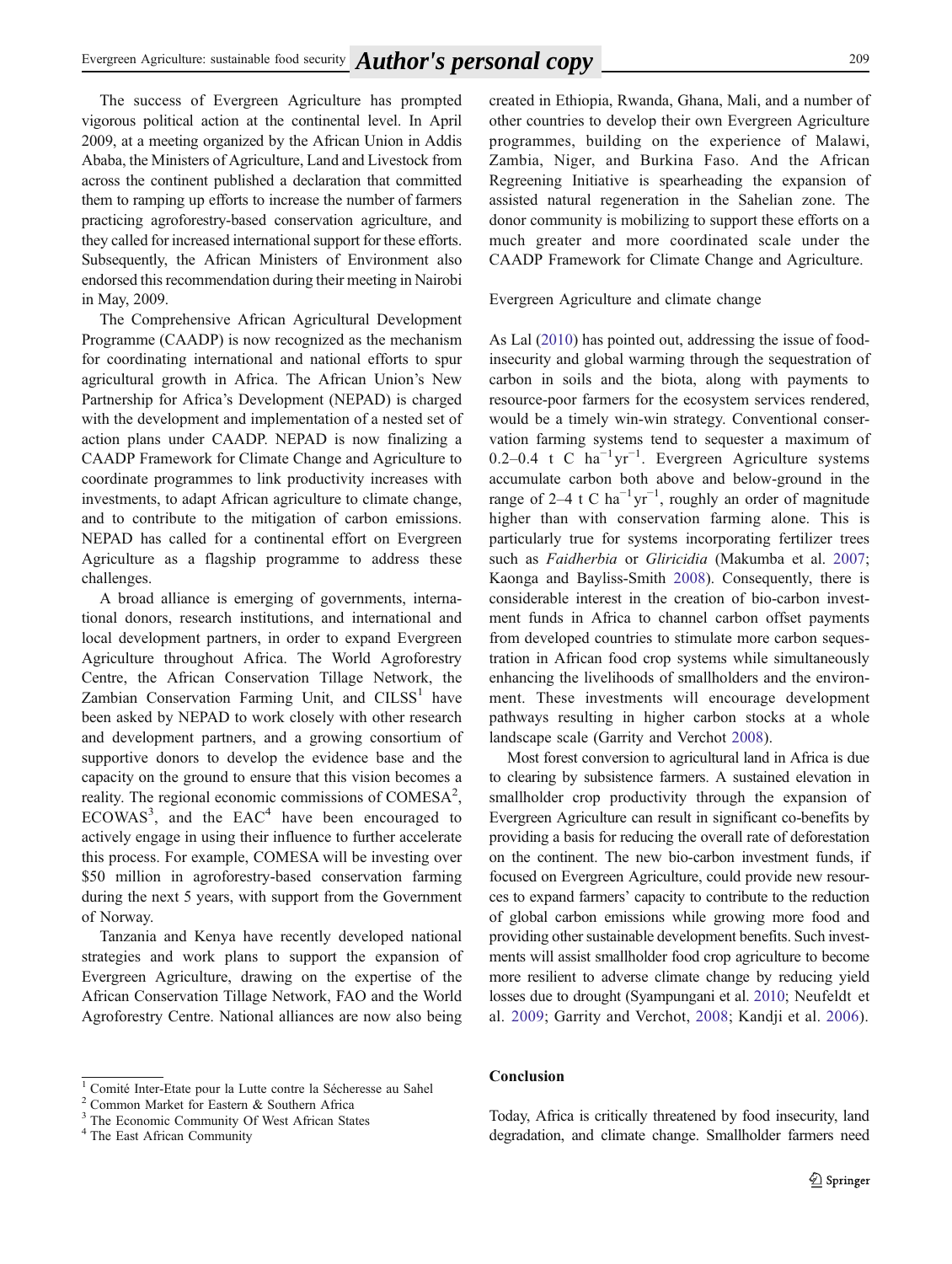<span id="page-14-0"></span>science-based solutions to increase the efficiency of their crop production systems: solutions that build on the best of local knowledge and practice, and that are accessible and affordable. Evergreen Agriculture embodies new options to better care for the land and to increase smallholder food production. However, the effective targeting of investments to expand Evergreen Agriculture needs to be based on a scientific assessment of land degradation hot spots in each country. The past several years have seen enormous advances in spectroscopic methods for rapid, low cost, high throughput soil and plant analysis (Shepherd and Walsh [2007;](#page-16-0) Swift and Shepherd [2007\)](#page-16-0). These developments are now being harnessed through the new African Soil Information Service (AfSIS) to enable sciencebased diagnostic surveillance approaches to agricultural and environmental management on a continental scale.

The recent food price crisis has reawakened world leaders and donor agencies to the necessity of assuring the food security of all nations, and to revitalizing and reinvesting in the agriculture sector. Such investments are urgently needed to promote agricultural growth and reduce poverty. Most African governments have not yet prioritized support for the agricultural sector. And farmers in many parts of the continent (but not all) have remained poorly organized, and have failed to lobby effectively for an adequate share of public resources. Sustained engagement with these stakeholders is required to unlock the potential of Evergreen Agriculture to transform the lives of large numbers of poor households in rural communities across the continent, and to make significant contributions to alleviating the effects of climate change.

Acknowledgement The authors gratefully acknowledge the financial and in-kind support provided for this work by the Governments of Malawi, Zambia, Niger and Burkina Faso, the Governments of Australia, Canada, Denmark, Finland, Germany, Ireland, Japan, Norway, Sweden, United Kingdom, and the United States, by the International Fund for Agricultural Development, and by the Rockefeller and Bill and Melinda Gates Foundation.

For updated current information World Agroforestry Centre web site: <http://www.worldagroforestry.org/af/index.php>

African Conservation Tillage Network web site: <http://www.act.org.zw/> Conservation Farming Unit web site: [http://www.conservationagriculture.](http://www.conservationagriculture.org/) [org/](http://www.conservationagriculture.org/)

#### References

- Aagard, P. (2009). Conservation Farming Unit, Lusaka, Zambia. Personal communication
- Abdulai, A., Barret, C. B. Hazell, P. (2004). Food aid for market development in sub-Saharan Africa. DSGD discussion paper No. 5. Development Strategy and Governance Division International Food Policy Research Institute (IFPRI). Washington, D.C. 20006 U.S.A. 56 p.
- Adam, T., Abdoulaye, T., Larwanou, M., Yamba, B., Reij, C., Tappan, G. (2006). Plus de gens, plus d'arbres: La transformation des

systèmes de production au Niger et les impacts des investissements dans la gestion des ressources naturelles. Rapport de Synthèse Etude Sahel Niger. Comité Permanent Inter-Etats de Lutte contre la Sécheresse dans le Sahel and Université de Niamey, Niamey

- Ahmed, A., Hill, I., Smith, D., Wisemann, D., Frankernburger, T. (2007). The World's Most Deprived: Characteristics and causes of extreme hunger and poverty (2020) Discussion Paper 43. International Food Policy Research Institute, Washington
- Ajayi OC, Place F, Kwesiga P, Mafongoya Franzel S (2005) Impact of Fertilizer Tree Fallows in Eastern Zambia. World Agroforestry Centre, Nairobi, p 28
- Ajayi OC, Place F, Kwesiga F, Mafongoya P (2007) Impacts of Improved Tree Fallow Technology in Zambia. In: Waibel H, Zilberman D (eds) International Research on Natural Resource Management: advances in impact assessment CABI Wallingford. UK and Science Council/CGIAR, Rome, pp 147–168
- Ajayi CO, Akinnifesi FK, Sileshi G, Kanjipite W (2009) Labour inputs and financial profitability of conventional and agroforestry-based soil fertility management practices in Zambia. Agrekon 48:246–292
- Akinnifesi FK, Makumba W, Sileshi G, Ajayi OC, Mweta D (2007) Synergistic effect of inorganic N and P fertilizers and organic inputs from Gliricidia sepium on productivity of intercropped maize in Southern Malawi. Plant Soil 294:203– 217
- Akinnifesi FK, Chirwa PW, Ajayi OC, Sileshi G, Matakala P, Kwesiga FR, Harawa H, Makumba W (2008) Contributions of agroforestry research to livelihood of smallholder farmers in Southern Africa: 1. Taking stock of the adaptation, adoption and impact of fertilizer tree options. Agricultural Journal 3: 58–75
- Akinnifesi FK, Sileshi G, Franzel S, Ajayi OC, Harawa R, Makumba W, Chakeredza S, Mng'omba SA, de Wolf J, Chianu J (2009) On-farm assessment of legume fallows and other fertility management options used by smallholder farmers in southern Malawi. Agricultural Journal 4:260–271
- Akinnifesi FK, Ajayi OC, Sileshi G, Chirwa PW, Chianu J (2010) Fertilizer tree systems for sustainable food security in the maizebased production systems of East and Southern Africa Region: a review. J Sustain Dev. doi[:10.1051/agron/2009058](http://dx.doi.org/10.1051/agron/2009058)
- Arnold JE, Dewees PA (1995) Tree Management in Farmer Strategies: Responses to Agricultural Intensification. Oxford UK: Oxford University Press. 304 p. (Paperback edition, 1997, Farms, Trees, and Farmers: Responses to Agricultural Intensification, London: Earthscan)
- Barnes RD, Fagg CW (2003) Faidherbia albida. Monograph and Annotated Bibliography. Tropical Forestry Papers No 41, Oxford Forestry Institute, Oxford, UK. 281 p
- Barro A, Zougmoré R, Taonda SJB (2005) Mécanisation de la technique du zaï manuel en zone semi-aride. Cahiers Agricultures 14:549–559
- Boffa, J. M. (1999). Agroforestry Parklands in sub-Saharan Africa. FAO Conservation Guide 34, Food & Agriculture Organization, Rome. 254 p.
- Botoni, E. Reij, C. (2009). La transformation silencieuse de l'environnement et des systèmes de production au Sahel: L'impacts des investissements publics et privés dans la gestion des ressources naturelles. Amsterdam, the Netherlands: Comité Permanent Inter-Etats de Lutte Contre la Secheresse dans le Sahel (CILSS) and Vrije University Amsterdam. 175 p.
- Broekhuyse, J. T. (1983). Transformatie van Mossi land. Amsterdam, the Netherlands: Koninklijk Instituut voor de Tropen.
- Carr S (1997) A green revolution frustrated: Lessons from the Malawi experience. Afr Crop Sci J 5:93–98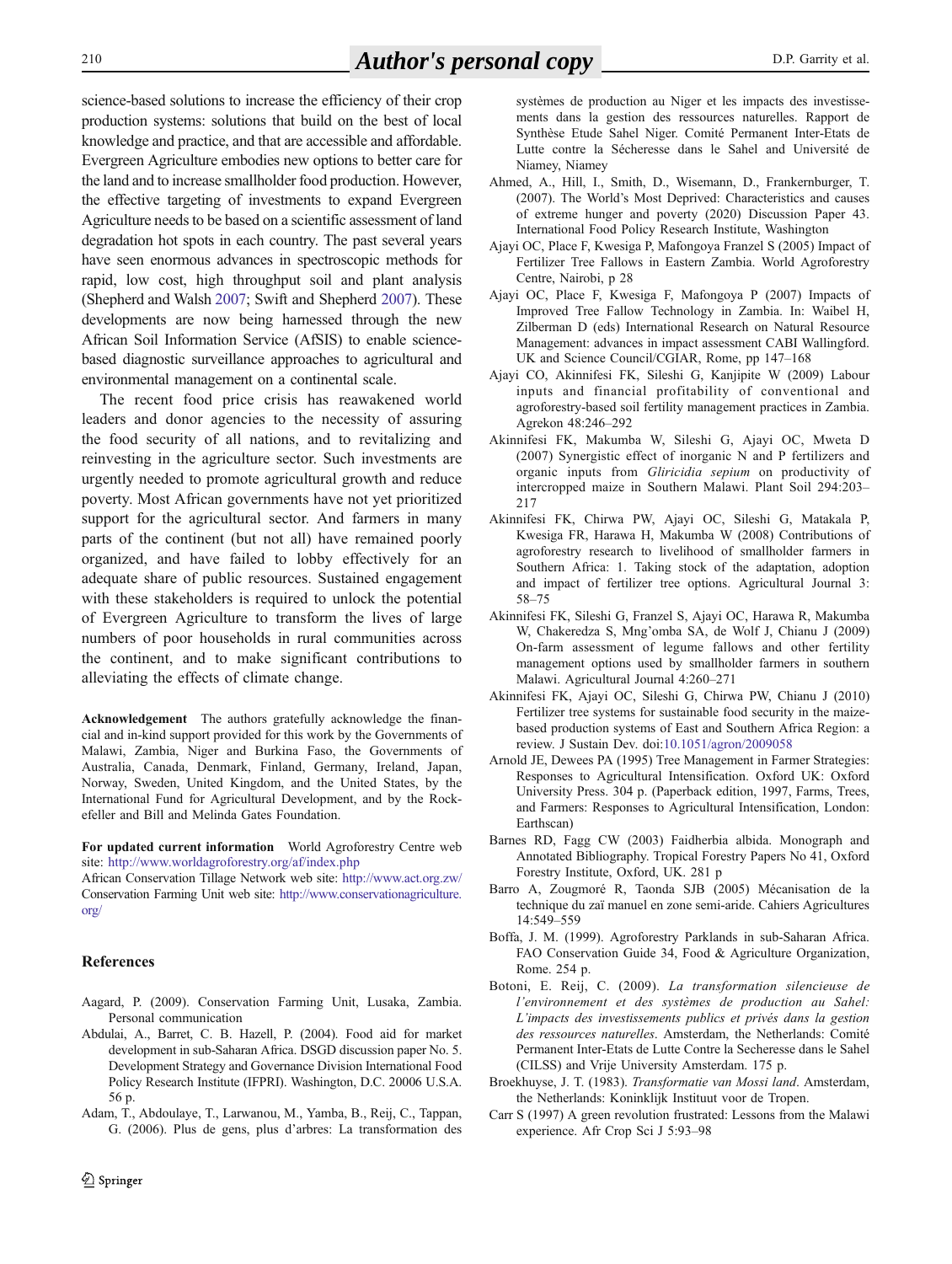- <span id="page-15-0"></span>Chirwa PW, Ong CK, Maghembe J, Black CR (2007) Soil water dynamics in intercropping systems containing Gliricidia sepium, pigeon pea and maize in southern Malawi. Agroforest Syst 69:29–43
- Denning G, Kabambe P, Sanchez P, Malik A, Flor R, Harawa R, Nkhoma P, Zamba C, Banda C, Magombo C, Keating M, Wangila J, Sachs J (2009) Input subsidies to improve smallholder maize productivity in Malawi: toward an African green revolution. PLoS Biology 7:2–10
- Devereux S (2009) Why does famine persist in Africa? Food Security 1:25–35
- Devereux S, Maxwell S (eds) (2001) Food Security in Sub-Saharan Africa. ITDG, London
- Dramé YA, Berti F (2008) Les enjeux socio-économiques autour de l'agroforesterie villageoise à Aguié (Niger). Tropicultura 26:141–149
- Famine Early Warning Systems Network (2007) Monthly reports (2005–2007). Available: [http://www.fews.net/Pages/country.](http://www.fews.net/Pages/country) Accessed 17 December 2008.
- Food & Agriculture Organization (2007) The state of food and agriculture. United Nations Food & Agriculture Organization, Rome
- Food & Agriculture Organization of the United Nations (2008). FAOSTAT database. Production: Crops. Available: [http://faostat.](http://faostat.fao.org/site/567/default.aspx) [fao.org/site/567/default.aspx.](http://faostat.fao.org/site/567/default.aspx) Accessed 18 December 2008.
- Funk CC, Brown ME (2009) Declining global per capita agricultural production and warming oceans threaten food security. Food Security 1:271–289
- Garrity DP (2004) Agroforestry and the achievement of the millennium development goals. Agroforest Syst 61:5–17
- Garrity, D. P. (2010). Hope is Evergreen. Our Planet May: 28–30.
- Garrity D, Verchot L (2008) Meeting Challenges of Climate Change and Poverty through Agroforestry. World Agroforestry Centre, Nairobi, p 8
- GEF (Global Environment Facility) (2003). What Kind of World? The challenge of land degradation. Global Environment Facility (GEF), p. 4.
- Hadgu, K. M. (2008). Temporal and spatial changes in land use patterns and biodiversity in relation to farm productivity at multiple scales in Tigray, Ethiopia. PhD dissertation, Wageningen University, Netherlands. 174 p
- Haggblade, S., & Tembo, G. (2003). Early Evidence on Conservation Farming in Zambia. EPTD Discussion Paper 108. Washington DC: International Food Policy Research Institute.
- Jones PG, Thornton PK (2003) The potential impacts of climate change in tropical agriculture: the case of maize in Africa and Latin America in 2055. Glob Environ Change 13:51–59
- Kaboré, D., Reij, C. (2004). The emergence and spread of an improved traditional soil and water conservation practice in Burkina Faso. Environment and Production Technology Division Working Paper No. 114. Washington, DC: International Food Policy Research Institute. 338 p.
- Kandji ST, Verchot L, Mackensen J (2006) Climate change and variability in Southern Africa: impacts and adaptation in the agricultural sector. ICRAF/UNEP, Nairobi, p 36
- Kaonga M, Bayliss-Smith TP (2008) Carbon pools in tree biomass and the soil in improved fallows in eastern Zambia. Agroforest Syst 76:37–51
- Katanga R, Kabwe G, Kuntashula E, Mafongoya PL, Phiri S (2007) Assessing Farmer Innovations in Agroforestry in Eastern Zambia. J Agr Educ Ext 13:117–129
- Kumar BM, Nair PKR (2006) Tropical Homegardens. Springer, Dordrecht, p 377
- Kwesiga F, Coe R (1994) Potential of short-rotation Sesbania fallows in eastern Zambia. For Ecol Manage 64:161–170
- Kwesiga F, Akinnifesi FK, Mafongoya PL, Mcdermott MH, Agumya A (2003) Agroforestry research and development in southern Africa during 1990s: Review and challenges ahead. Agroforest Syst 53:173–186
- Kwesiga, et al. (2005). Improved Fallow Practices in Eastern Zambia. EPTD Discussion Paper No. 130. Washington, DC: International Food Policy Research Institute. 285 p.
- Lal R (2009) Soil degradation as a reason for inadequate human nutrition. Food Security 1:45–58
- Lal R (2010) Beyond Copenhagen: mitigating climate change and achieving food security through soil carbon sequestration. Food Security 2:169–177
- Lamb RL (2000) Food crops, exports, and the short-run policy response of agriculture in Africa. Agr Econ 22:271–298
- Larwanou, M., Adam, T. (2008). Impacts de la régénération naturelle assistée au Niger: Etude de quelques cas dans les Régions de Maradi et Zinder. Synthèse de 11 mémoires d'étudiants de 3ème cycle de l'Université Abdou Moumouni de Niamey, Niger. Photocopy. 49 p.
- Larwanou, M., Abdoulaye, M., Reij, C. (2006). Etude de la régénération naturelle assistée dans la Région de Zinder (Niger): Une première exploration d'un phénomène spectaculaire. Washington, D.C.: International Resources Group for the U.S. Agency for International Development. 385 p.
- Mafongoya, P. L., Kuntashula, E., Sileshi, G. (2006). Managing soil fertility and nutrient cycles through fertilizer trees in southern Africa. In: Uphoff N, Ball AS, Fernes E, Herren H, Husson O, Liang M, Palm C, Pretty J, Sanchez P, Sanginga N, Thies J (eds). Biological Approaches to Sustainable Soil Systems, Taylor & Francis, (pp 273–289).
- Makumba W, Janssen B, Oenema O, Akinnifesi FK, Mweta D, Kwesiga F (2006) The long-term effects of a Gliricidia-maize intercropping system in southern Malawi, on Gliricidia and maize yields, and soil properties. Agric Ecosyst Environ 116:85–92
- Makumba W, Akinnifesi FK, Janssen B, Oenema O (2007) Long-term impact of a Gliricidia-maize intercropping system on carbon sequestration in southern Malawi. Agric Ecosyst Environ 118:237–243
- Matlon PJ (1990) Improving productivity in sorghum and pearl millet in semi-arid Africa. Food Res Inst Stud 22:1–43
- Matlon PJ, Spencer DS (1984) Increasing food production in Sub-Saharan Africa: environmental problems and inadequate technical solutions. Am J of Agric Econ 66:672–676
- Monimart M (1989) Femmes du Sahel: La désertification au quotidien. Editions Karthala/Organisation for Economic Cooperation and Development Club du Sahel, Paris, p 263
- Neufeldt, H., Wilkes, A., Zomer, R. J., Xu, J., Nang'ole, E., Munster, C., Place, F. (2009). Trees on farms: Tackling the triple challenges of mitigation, adaptation and food security. World Agroforestry Centre Policy Brief 07. Nairobi, Kenya: World Agroforestry Centre.
- Phombeya, H. S. K. (1999). Nutrient sourcing and recycling by Faidherbia albida trees in Malawi. PhD Dissertation, Wye College, University of London. 219 p
- Phombeya H (2009) MAFE Land Resource Centre, Lilongwe. Malawi, Personal Communication
- Place, F., Adato, M., Hebinck, P., Omosa, M. (2005). The impact of agroforestry-based soil fertility replenishment practices on the poor in Western Kenya. Research Report 142. Washington, D.C.: International Food Policy Research Institute and World Agroforestry Centre.
- Pye-Smith C (2008) Farming Trees, Banishing Hunger: How an agroforestry programme is helping smallholders in Malawi to grow more food and improve their livelihoods. World Agroforestry Centre, Nairobi, p 27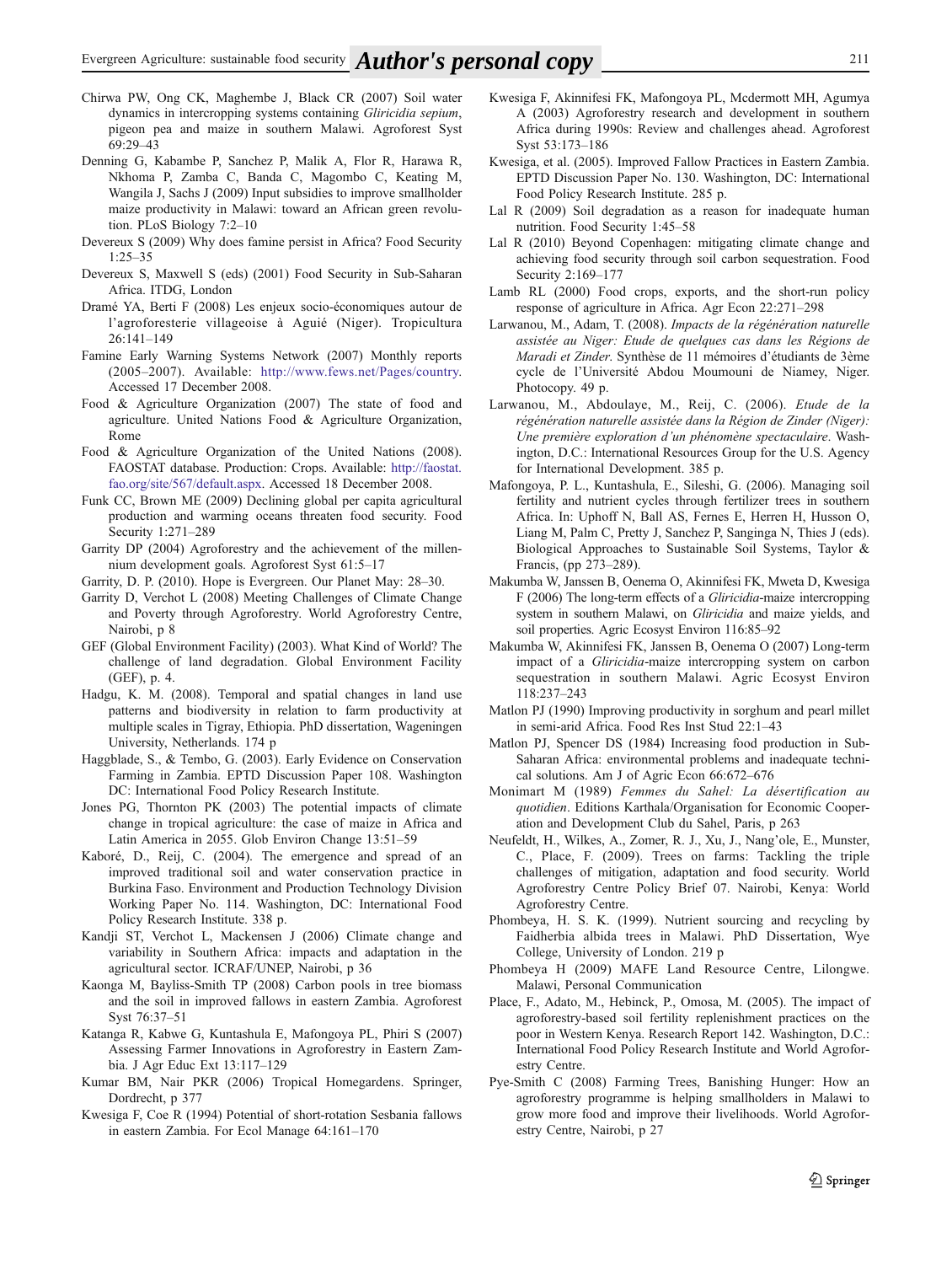- <span id="page-16-0"></span>Reij, C. (1983). L'évolution de la lutte anti-érosive en Haute Volta: Vers une plus grande participation de la population. Institute for Environmental Studies, Vrije University, Amsterdam, the Netherlands.
- Reij C, Thiombiano T (2003) Développement rural et environnement au Burkina Faso: La réhabilitation de la capacité productive des terroirs sur la partie nord du Plateau Central entre 1980 et 2001. Ambassade des Pays-Bas, German Agency for Technical Cooperation- PATECORE, and U.S. Agency for International Development, Ouagadougou
- Reij, C., Tappan, G., Smale, M. (2009). Agroenvironmental Transformation in the Sahel: Another Kind of "Green Revolution". IFPRI Discussion Paper 00914. Washington DC: International Food Policy Research Institute.
- Republic of Malawi (2008). Malawi poverty and vulnerability assessment: Investing in our future. Volume II: June draft for discussion. Lilongwe: Republic of Malawi and World Bank. Available: [http://](http://www.aec.msu.edu/fs2/mgt/caadp/malawi_pva_draft_052606_final_draft.pdf) [www.aec.msu.edu/fs2/mgt/caadp/malawi\\_pva\\_draft\\_052606\\_](http://www.aec.msu.edu/fs2/mgt/caadp/malawi_pva_draft_052606_final_draft.pdf) [final\\_draft.pdf](http://www.aec.msu.edu/fs2/mgt/caadp/malawi_pva_draft_052606_final_draft.pdf). Accessed 17 December 2008.
- Rhoades C (1995) Seasonal pattern of nitrogen mineralization and soil moisture beneath Faidherbia albida (syn Acacia albida) in central Malawi. Agrofor Sys 29:133–145
- Saka AR, Bunderson WT, Itimu OA, Phombeya HSK, Mbekeani Y (1994) The effects of Acacia albida on soils and maize grain yields under smallholder farm conditions in Malawi. For Ecol Manag 64:217–230
- Sanchez, P. A. (1994). Tropical soil fertility research: Towards the second paradigm. P. 65–88. In Inaugural and state of the art conferences. Transactions 15th World Congress of Soil Science. Acapulco, Mexico.
- Sanchez P (2002) Soil fertility and hunger in Africa. Science 295:2019–2020
- Sanchez PA, Swaminathan MS (2005) Cutting world hunger in half. Science 307:357–359
- Sanginga N, Woomer PL (2009) Integrated soil fertility management in Africa: principles, practices, and developmental processes. TSBF-CIAT, Nairobi, p 263
- Scherr S, McNeely J (2009) Farming with Nature: The Science and Practice of Ecoagriculture. Island, Chicago, 473 p.
- Schmidhuber J, Tubiello FN (2007) Global food security under climate change. Proc Natl Acad Sci 104:19703–19708
- Scoones, I., Toulmin, C. (1999). Policies for soil fertility management in Africa. A report prepared for the Department for International Development (DFID). IDS, Brighton/IIED, Edinburgh. 128 p.
- SEI (Stockholm Environment Institute) (2005). Sustainable pathways to attain the millennium development goals—assessing the role of water, energy and sanitation. Research report prepared for the UN World Summit, 14 September, 2005, New York. Stockholm Environment Institute, Stockholm <http://www.sei.se/mdg.htm>
- Shepherd KD, Walsh MD (2007) Infrared spectroscopy enabling an evidence-based diagnostic surveillance approach to agricultural

and environmental management in developing countries. J Near Infrared Spectrosc 15:1–19

- Sileshi G, Mafongoya PL (2006) Long-term effect of legumeimproved fallows on soil invertebrates and maize yield in eastern Zambia. Agric Ecosyst Environ 115:69–78
- Sileshi G, Kuntashula E, Mafongoya PL (2006) Legume improved fallows reduce weed problems in maize in eastern Zambia. Zambian Journal Agric Sci 8:6–12
- Sileshi G, Akinnifesi FK, Ajayi OC, Place F (2008) Meta-analysis of maize yield response to woody and herbaceous legumes in the sub-Saharan Africa. Plant Soil 307:1–19
- Sileshi G, Akinnifesi FK, Debusho LK, Beedy T, Ajayi OC, Mng'omba S (2010) Variation in maize yield gaps with plant nutrient inputs, soil type and climate across sub-Saharan Africa. Field Crops Res 116:1–13
- Smith, G. (2009). [http://www.alertnet.org/db/an\\_art/60167/2009/10/](http://www.alertnet.org/db/an_art/60167/2009/10/17-113135-1.htm) [17-113135-1.htm.](http://www.alertnet.org/db/an_art/60167/2009/10/17-113135-1.htm)
- Snapp SS, Mafongoya PL, Waddington S (1998) Organic matter technologies for integrated nutrient management in smallholder cropping systems of southern Africa. Agric Ecosyst Environ 71:185–200
- Swift, M. J., Shepherd, K. D., (eds). (2007). Saving Africa's Soils: Science and Technology for Improved Soil Management in Africa. Nairobi: World Agroforestry Centre. [http://worldagroforestry.org/](http://worldagroforestry.org/Library/listdetails.asp?id=49775) [Library/listdetails.asp?id=49775](http://worldagroforestry.org/Library/listdetails.asp?id=49775)
- Syampungani S, Chirwa PW, Akinnifesi FK, Ajayi OC (2010) The potential of using agroforestry as a win-win solution to climate change mitigation and adaptation and meeting food security challenges in Southern Africa. Agr J 5:80–88
- Tougiani A, Guero C, Rinaudo T (2009) Community mobilisation for improved livelihoods through tree crop management in Niger. GeoJournal 74:377–389
- Tripp R (2005) The performance of low external input technology in agricultural development: a summary of three case studies. Int J Agric Sustain 3:143–153
- UNEP/ISRIC. (1991). World Map of the Status of Human-Induced Soil Degradation (GLASOD). An Explanatory Note (2nd ed.). UNEP, Nairobi, Kenya, and ISRIC, Wageningen, **Netherlands**
- United Nations. (2004). World Population to 2300. Department of Economic and Social Affairs/Population Division, New York: United Nations Secretariat. 254 p.
- WRI (World Resources Institute) (2008). Turning back the desert: How farmers have transformed Niger's landscapes and livelihoods. In Roots of resilience: Growing the wealth of the poor. Washington, D.C.: World Resources Institute.
- Zomer, R. J., Trabucco, A., Coe, R., Place, F. (2009). Trees on Farm: Analysis of Global Extent and Geographical Patterns of Agroforestry. Nairobi: World Agroforestry Centre, ICRAF Working Paper No 89.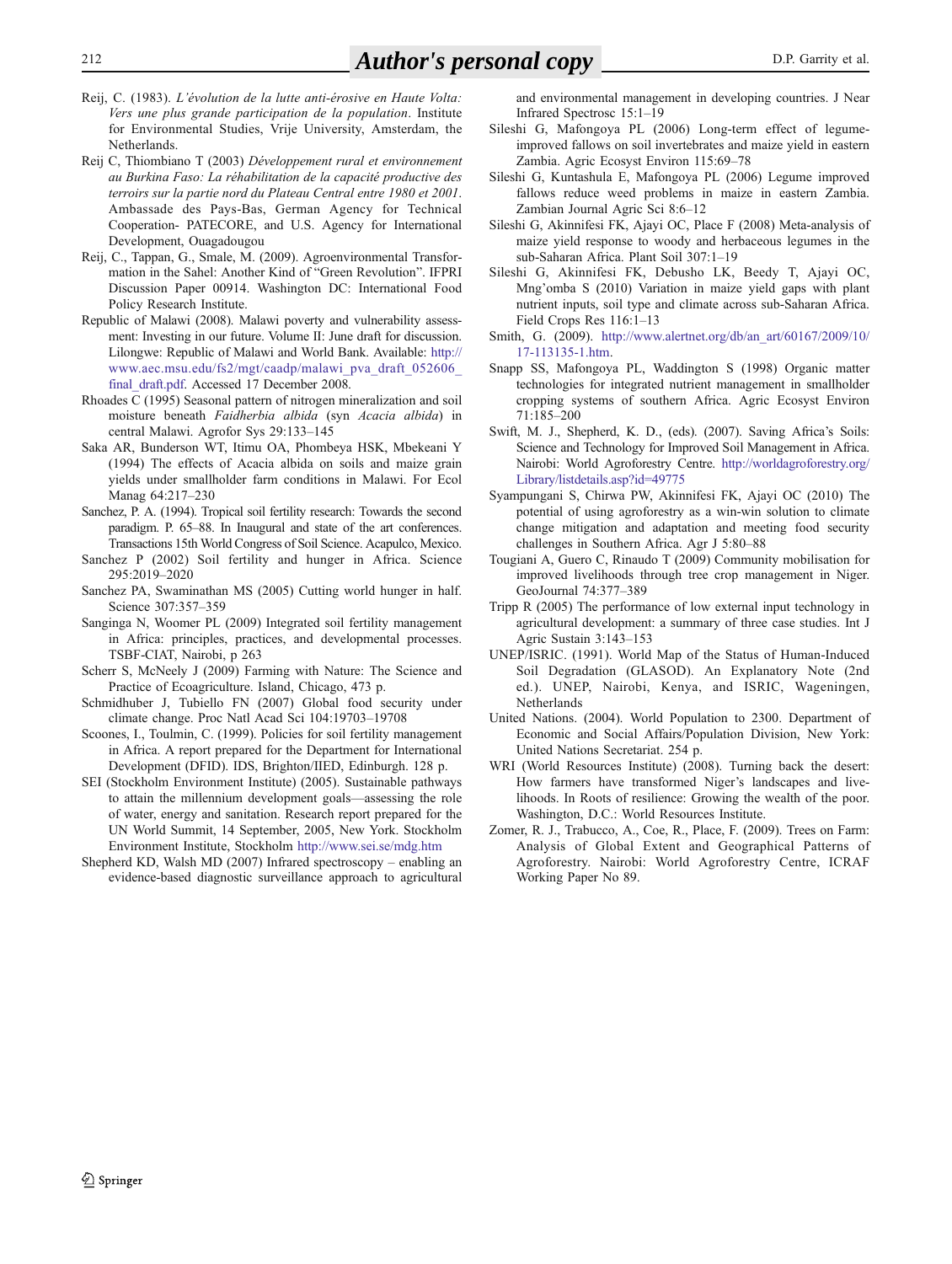### Evergreen Agriculture: sustainable food security **Author's personal copy** 213



Dennis Philip Garrity is a systems agronomist whose career has been focused on the development of small-scale farming systems in the tropics. He is Director General of the World Agroforestry Centre, which advances the science underpinning a massive increase in the use of trees in agricultural landscapes by smallholder rural households for improved food security, nutrition, income, health, shelter, energy and environmental sustainability. He also currently chairs the

Global Steering Committee of Landcare International, a communitybased approach that drives innovative solutions to natural resource management challenges. Previously, Dr Garrity served as regional coordinator of the Centre's work in Southeast Asia, and earlier headed the Agroecology Unit at the International Rice Research Institute in the Philippines.



farming systems at the International Institute of Tropical Agriculture (IITA) and The African Rice Centre (WARDA), respectively, and was engaged in improving livelihoods and sustainable agriculture for smallholder farmers in these farming systems. He is a reviewer for several international journals. He is currently based in ICRAF's Southern African regional office located in Malawi.



Festus K. Akinnifesi obtained a BSc in Forestry in 1988 and a PhD in Agronomy in 1995 from the University of Ibadan. Since January 2000, he has been working with the World Agroforestry Centre (ICRAF). Currently, he is Principal Tree Scientist and the Regional Coordinator for Southern Africa Regional Programme. Before joining ICRAF he had worked as Visiting Professor at the State University of Maranhão, São Luis, Brazil (1997-1999); Agro-

forestry/Soil Scientist with the Geomatics International Inc., Ibadan (1996-mid 1997); and at various positions with the International Institute of Tropical Agriculture (IITA) Ibadan, viz, Visiting Research Fellow (1992-1994), Research Associate (Jun-Dec, 1992), and Research Assistant (1988-1990). He is an Extra-Ordinary Professor at Stellenbosch University, South Africa. He is an Editor of Southern Forest Journal and an Associate Editor of Agroforestry Systems. His two decades of research have focused on the development of options for robust soil fertility replenishment that are natural, low-cost and sustainable through the use of fertilizer trees and also on the domestication of indigenous fruit trees of the tropics.





Sileshi G. Weldesemayat is an agroecologist with the World Agroforestry Centre. He obtained his PhD degree in Zoology from Kenyatta University in 2001. His major research interest is in integrated pest management and production ecology. He is currently based at ICRAF's Southern Africa Programme in Malawi, and undertakes research and development on plant and soil health.

Jeremias Gasper Mowo is a Senior Scientist with the World Agroforestry Centre (ICRAF). He is the ICRAF Eastern Africa Regional Representative and Regional Coordinator for the African Highlands Initiative (AHI) with 30 years of professional experience in agricultural research for development. He obtained his PhD in Soil Science from Wageningen University, the Netherlands in 2000 and his major area of interest is integrated natural resource management (INRM).

Oluyede Clifford Ajayi is a Senior Agricultural Economist with the World Agroforestry Centre (ICRAF). He obtained his PhD in Agricultural Economics from the University of Hannover, Germany in 1999. His current research work focuses on economic evaluation, adoption and scaling-up of natural resource management practices to improve food security and alleviate poverty, especially among smallholder households. He has previously worked on cotton and rice-based